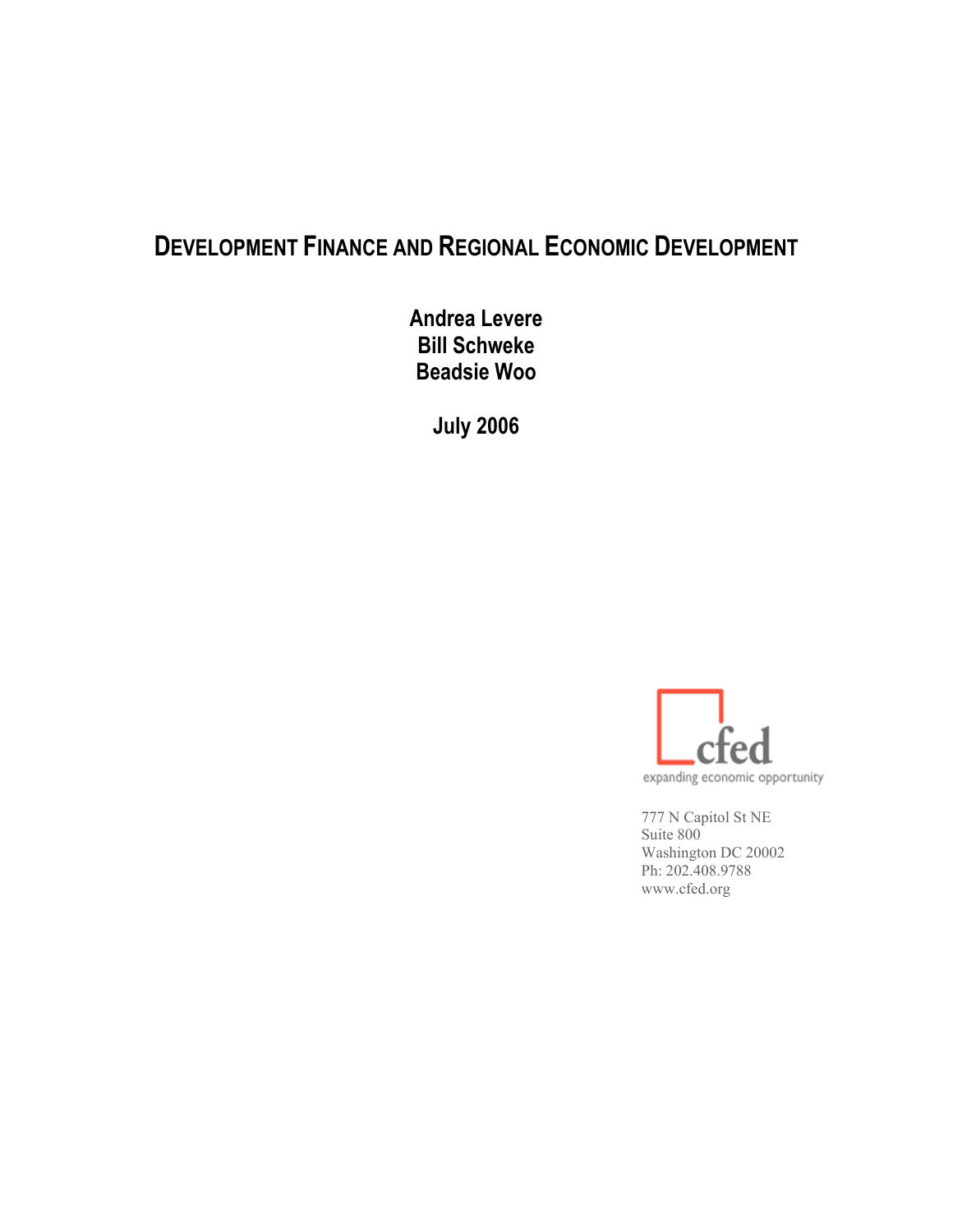This work was made possible through the generous support of the Ford Foundation. The opinions expressed in this publication are those of the authors and do not necessarily represent the views of the Ford Foundation or its officers or directors.

# **INTRODUCTION**

 $\overline{a}$ 

Increasingly, regions are emerging as the principal unit of economic competition and strategy in America. The real economy is not bounded by conventional government jurisdictions; production, consumption, communication and commerce flow across city, county and state lines. Healthy sub-state regional economies trade with other economies beyond their boundaries, and city and county governance structures do not line up easily with regional concerns or the geography of sub-state economies. State policymakers have the fiscal resources and often the right perspective on what's needed to make a difference, but state capitols are often too far from the action at the grassroots level to have the local economic intelligence needed to craft the best policy solutions. Regional and local development practitioners and institutions have an important role to play in framing the economic futures of their regions and ensuring that economic benefits are truly inclusive.

This paper shares current and promising practices that link innovation in development finance to the promotion of regional economic development that aims to raise incomes and wealth for low-income people. It includes promising strategies underway to promote regional economic development through development financial institutions, as well as leading innovations in workforce development. While this paper describes a strong role for development finance institutions in regional development efforts, it presumes that development finance is just one component of a complex nexus of services and resources that lead to economic growth. Capital is rarely the first need of a region, and the effectiveness of any one development financial institution, program or initiative depends on complementary investments in workforce and entrepreneurship skills, infrastructure, education and other social services. $^{\rm 1}$ 

The paper is organized into three sections. It begins by framing the connection between development finance and financial innovation that expands access to economic opportunity for low-income individuals and communities. Second, it describes the current state of regional economic development practice, the challenges to successful initiatives, and current efforts that involve development finance. Finally, it examines a number of options for the development finance field to facilitate and lead regional economic development strategies. $^{\text{2}}$ 



<sup>&</sup>lt;sup>1</sup> For more on this issue, see: Julie Ann Parzen and Michael Hall Kieschnick. (1984). Credit Where It's Due: Development *Banking for Communities.* (Philadelphia, PA: Temple University Press); Lawrence Litvak and Belden Daniels. (1979). *Innovations in Development Finance.* (Washington, DC: Council of State Planning Agencies); and Karl Seidman. (2005). *Introduction to Development Finance.* (Thousand Oaks, CA: Sage Publications).

<sup>&</sup>lt;sup>2</sup> This paper draws on discussion by development finance experts at a meeting held in Washington, DC on October  $27-28$ ,  $2005$ . Appendix A contains a summary of the recommendations made by the group.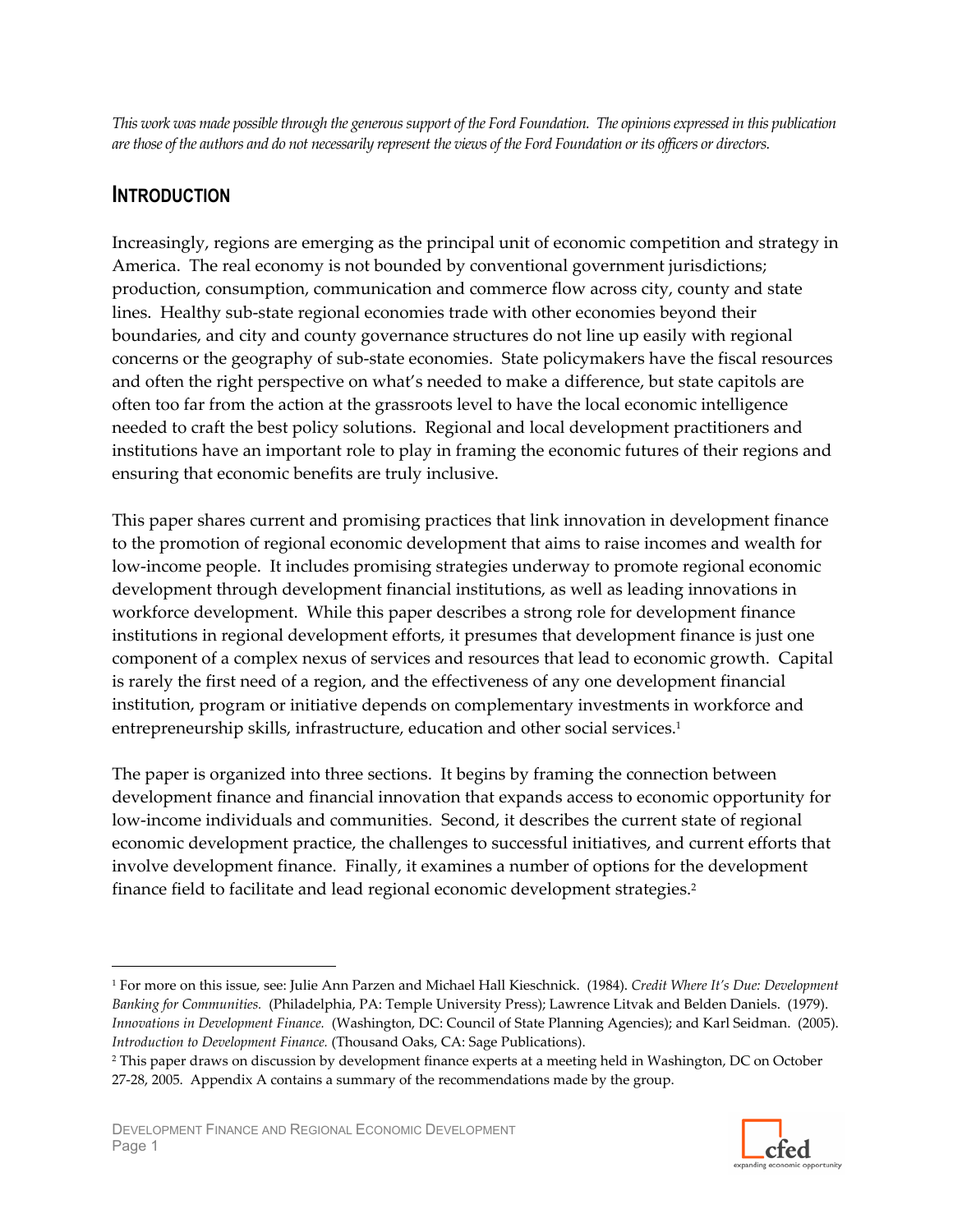# **DEVELOPMENT FINANCE AND FINANCIAL INNOVATION**

The size and nature of the flow of capital to businesses and projects is affected by the economy, interest rates and the quality of the demand. It is almost impossible to overstress the importance of the demand side. Poor propositions, planning and management can shrink the pool of potentially viable deals. It is also true that those with less wealth and fewer connections fare badly in securing a good spot in the capital queue. Despite the strength of the firm or the project, a company or development project cannot always get the right amount of capital at the right time on the right terms. Discrimination on the basis of race, gender, location and/or firm characteristics also inhibits investment and lending.<sup>3</sup>

Development finance addresses imperfections in the private markets for capital. The absence of such finance can impede the economic development process. Typically, these barriers are grouped into two categories:

- **IDED** Misallocation: Despite competitive expected rates of return, capital is not flowing to ventures.
- **Social/public benefits:** The capital market is operating efficiently (i.e.  $-\text{capital}$  is moving to projects of highest yield), but the private yield is not high enough to justify the risk because non-pecuniary, social benefits are not being incorporated. Minorities, women, immigrants, and/or low-wealth business owners that serve the community need new private investments as do cooperatives, community development corporations (CDCs) and employee buyouts.<sup>4</sup>

Over the past thirty years, there have been measurable improvements in increasing access to capital for those who are not served by formal financial institutions and markets. In fact, with the exponential growth of the "fringe banking industry," poor communities have often been plagued with too much capital-usually priced on predatory terms. Simultaneously, the development finance field has challenged conventional wisdom about the capacity of poor people to make productive and responsible use of financial services. Today, we know poor people can save given the appropriate incentive structure, and low-income entrepreneurs can succeed at their businesses and repay their loans.

The work of development finance institutions (DFIs)<sup>5</sup> has influenced the terms of the policy debate by demonstrating how financial services and institutions should serve the poor—



<sup>&</sup>lt;sup>3</sup> Daniels, Belden Hull and Michael Kieschnick. (1979). Development Finance: A primer for policy makers: Part one (Washington, DC: The National Rural Center), p.18. This development finance framework is based on the foundational work in the 1970s by Belden Daniels, Michael Kieschnick, Larry Litvak, Stephen Michelson, and David Smith. Also see publications cited in footnote 1.

<sup>&</sup>lt;sup>4</sup> Daniels and Kieschnick.

<sup>&</sup>lt;sup>5</sup> "Development finance institution" is used as a generic term to refer to a range of alternative financial institutions including microfinance institutions, community development finance institutions and revolving loan funds.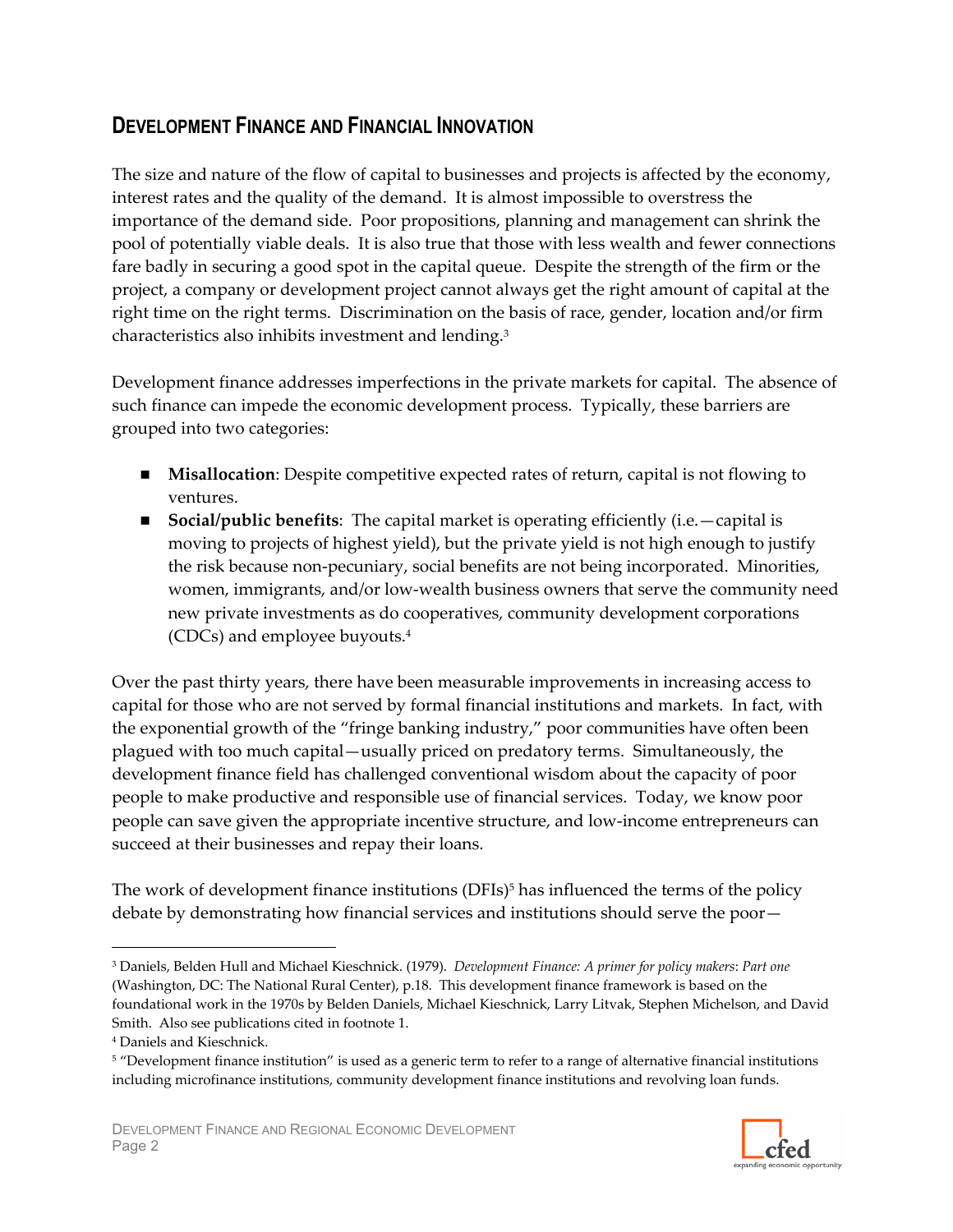responsively, professionally and efficiently. DFIs are the brokers who exchange capital and information, speaking the language of financial markets to capitalists and the language of community and business development to low-income savers and entrepreneurs. They have demonstrated the merits of investing capital to earn social as well as economic returns and of crafting public policy to provide the financial incentives necessary to underwrite social returns on a sustainable basis.

DFIs have steadily built credibility as permanent players in financial markets. They perform two primary functions: 1) They work with private sector financial institutions to provide catalytic capital resources, means of risk reduction or other financial incentives to secure and/or leverage the involvement of mainstream finance; and 2) They deliver products and/or services to widen ownership and economic opportunities for marginalized individuals, firms and communities. This second function often engages DFIs in the role of market "maker" as they demonstrate the capacity and credit worthiness of individuals, enterprises or communities disconnected from the mainstream economy. Each of these requires closer examination.

# The Mission and Scale of DFIs

Over the past three decades, the success of the development finance industry in bringing mainstream financial institutions into communities and markets that were previously underserved has raised new questions about the appropriate mission and scale of DFIs in today's market. Among DFIs, the concept of "scale" evokes different ideas, among them scale in product, organization and industry, taking an organization to scale within a region, and achieving scale in a region.<sup>6</sup> One of the most promising trends within the development finance industry is the evolution of DFIs into significant institutional forces in regional economic development, whereby the DFI leverages its financing role with complementary products and services that address workforce development needs, community facilities and education, while also taking on civic intermediary roles.

DFIs have demonstrated that nonprofit organizations can lend money effectively and securely, while designing and testing products later adopted in whole or part by private financial institutions. Statistics on development finance give a clear picture of these accomplishments. The CDFI Data Project (CDP) surveys community development financial institutions (CDFIs)7 to collect information on performance and outcome. The CDP estimates that there are between 800-1000 CDFIs currently operating in the United States, including:

More than 500 community development loan funds;



<sup>&</sup>lt;sup>6</sup> Gregory Ratliff and Kirsten S. Moy, New Pathways for Scale for Community Development Finance, Profitwise News and Views. Federal Reserve Bank of Chicago. December 2004.

<sup>7</sup> The CDP is the most comprehensive source of information on CDFIs, and there are no comparable sources for information on other DFIs. The statistics reported here are indicative of the widespread and growing development finance industry.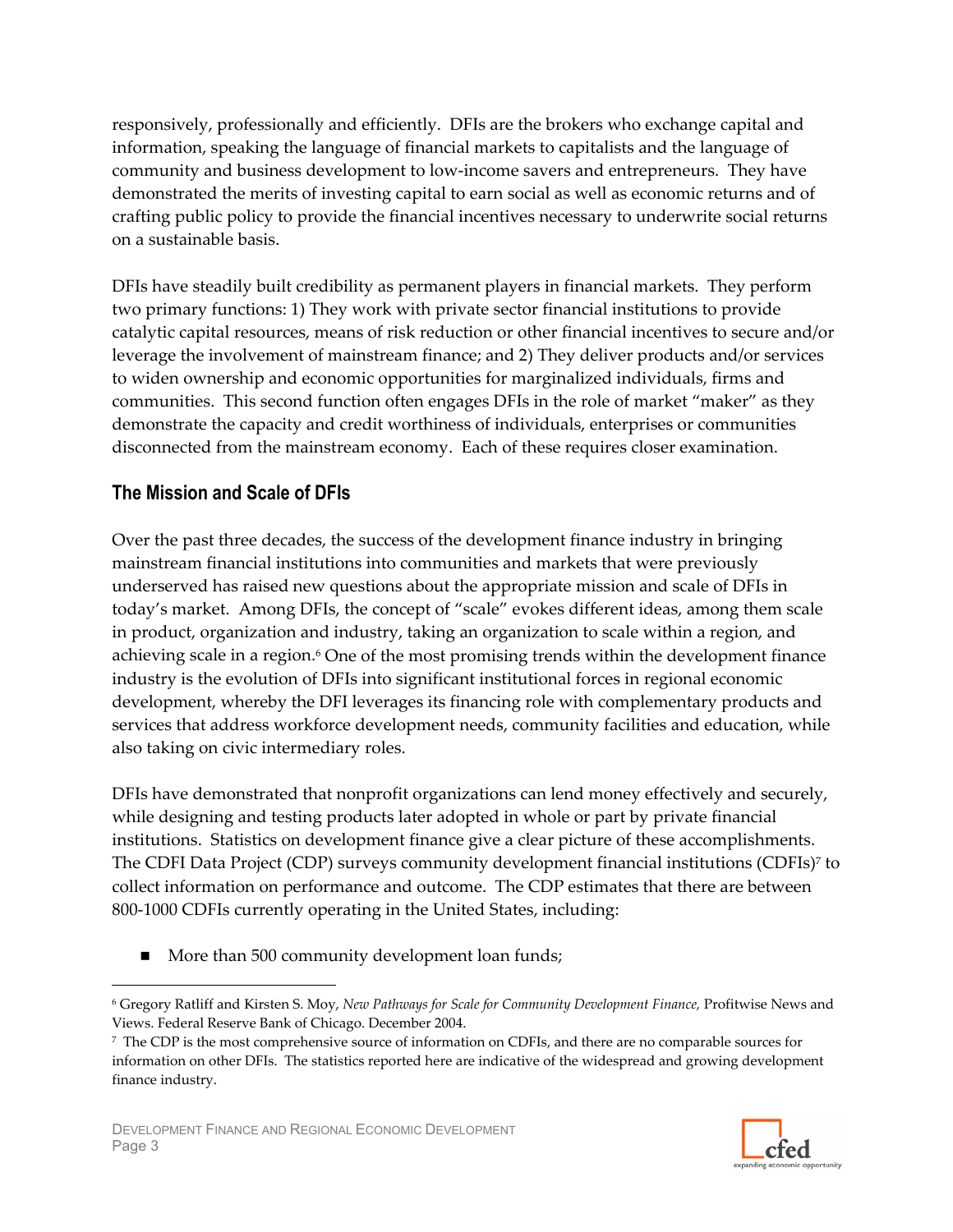- More than 80 venture capital funds;
- More than 275 community development credit unions; and
- More than 50 community development banks.

The most recent data collected from the CDP (FY2004) were collected from 517 CDFIs. Collectively, these institutions held \$18.3 billion in assets and underwrote \$12.2 billion in loans and investments in Fiscal Year 2004 with a net charge-off ratio of just 0.55%. This included 6,887 businesses that created or maintained 28,330 jobs, the construction or renovation of 43,160 units of affordable housing, and 470 community facilities in economically disadvantaged areas.<sup>8</sup>

Development finance institutions are more than the alternative to mainstream banks and conventional venture capitalists. However, further legitimizing their place in the U.S. capital market and gaining widespread acceptance will move the industry toward resolving the question of scale. These will require that:

- $\blacksquare$  The public understands what a DFI is and how it differs from a mainstream bank;
- Every region has at least one sustainable DFI (that is, its revenues exceed its costs) and that those that require permanent subsidy identify which operations drive those costs;
- DFI staff meet professional standards and have the credentials required for the job;
- The development finance market operates smoothly, eliminating areas of over- and under-capitalization; and
- There is a strong secondary market operation for selling a significant percentage of DFI loans and investments.

# **Product Innovations**

The second, equally important function that DFIs perform is as product developer. In this role, DFIs share and/or sell off their innovations to larger (often private) financial intermediaries that are better able to commercialize fully the new and proven product or service. DFIs serve as pathfinders, creating new mechanisms or catalytic capital resources that encourage substantial mainstream private sector involvement. For any given DFI, there may exist a tension between giving a winning strategy to others and becoming sustainable. To what extent is a development financial institution like a good community organizer in that doing a good job of building capacity puts it out of business? For DFIs, this may mean leading the way for private intermediaries to commercialize a product.

There are several promising areas of product and process innovation currently underway in the industry that aim to address key market gaps in capital access for low-income communities:



<sup>&</sup>lt;sup>8</sup> Opportunity Finance Network. (2005). CDFIs: Providing Capital, Building Communities, Creating Impact, FY2004. Retrieved on 5/19/06 from

http://www.opportunityfinance.net/customer/home.php?cat=261&XCARTSESSID=85cdad5a2095ae683ccf0b0e5b9bd8 e6.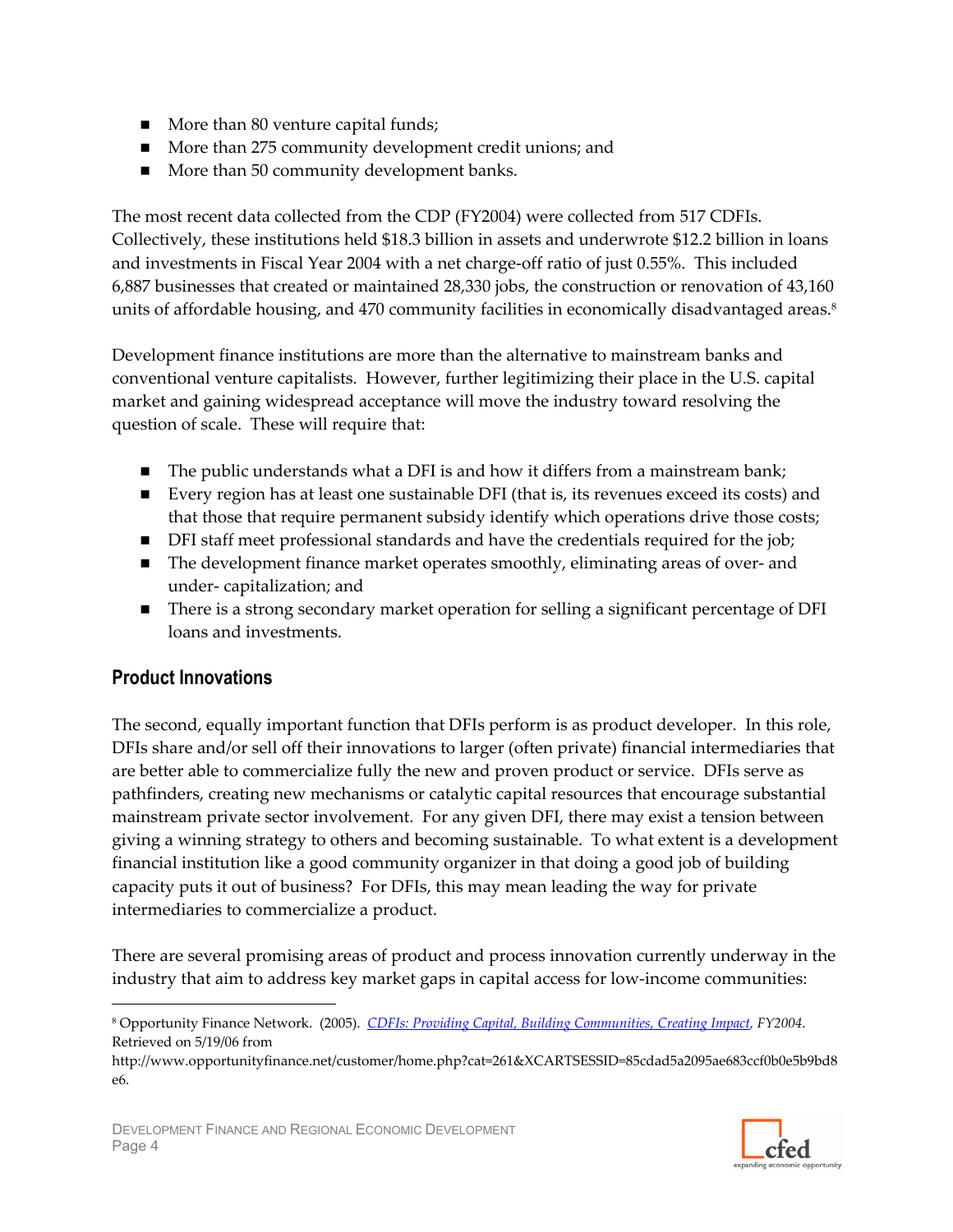- **Example 1** Risk debt capital for growing business: This provides medium-term, permanent working capital finance for growing companies that have the promise of job creation.
- **Royalty financing:** This form of risk capital blends equity and debt. Royalty agreements provide businesses with risk capital without having to give up shares in the company or having to service debt before sales can support it. These agreements often allow the firm to pay the investor *after* the customer has paid the firm, conserving valuable cash flow for the company while preserving local ownership.
- Community development venture capital. The economically disadvantaged rarely have the access to the major source of capitalization for business in this country: private loans from friends, family or associates. Their projects are less likely to meet the return on investment expectations of small business financing "angels" or traditional venture capitalists. Over the past decade, a cluster of community development venture capital funds have been created that blend both financial and social returns while providing equity capital to new and expanding companies.
- **E** Securitization and secondary market strategies. DFIs are becoming increasingly sophisticated at leveraging the capital markets to increase their sources of funds. Organizations such as the Community Reinvestment Fund have achieved both financial success and scale by underwriting and packaging economic development, housing and other loans and selling them to private investors or directly to the capital markets.
- Planning and financing business succession. A very common and preventable cause of business closings is the failure to plan for succession. Too few firm owners make comprehensive plans for their businesses when they themselves are no longer willing or able to run operations. Barring qualified and interested heirs to take over, small business owners must find a buyer, which can be difficult even when the business is self-sustaining. Education and technical assistance can teach owners about the array of options available to them. DFIs assist in this process by financing employee ownership strategies, acquisitions by a minority entrepreneur or internal management takeovers.

Development finance innovation can also come in less traditional forms. In addition to those new products and services that DFIs generate themselves, innovation can emerge through changes in the tax code. For example, tax reform that curbs unintended tax-induced risk aversion; tax incentives that promote seed funding for startups, inner-city investments or other development priorities; market-based or shared-appreciation investment strategies; and the creation and capitalization of new public, nonprofit or private financial intermediaries are powerful strategies for enhancing economic growth and equity. In this paper, we will focus on this last innovation as the primary delivery vehicle for financial innovations that promote equitable approaches to regional economic development.

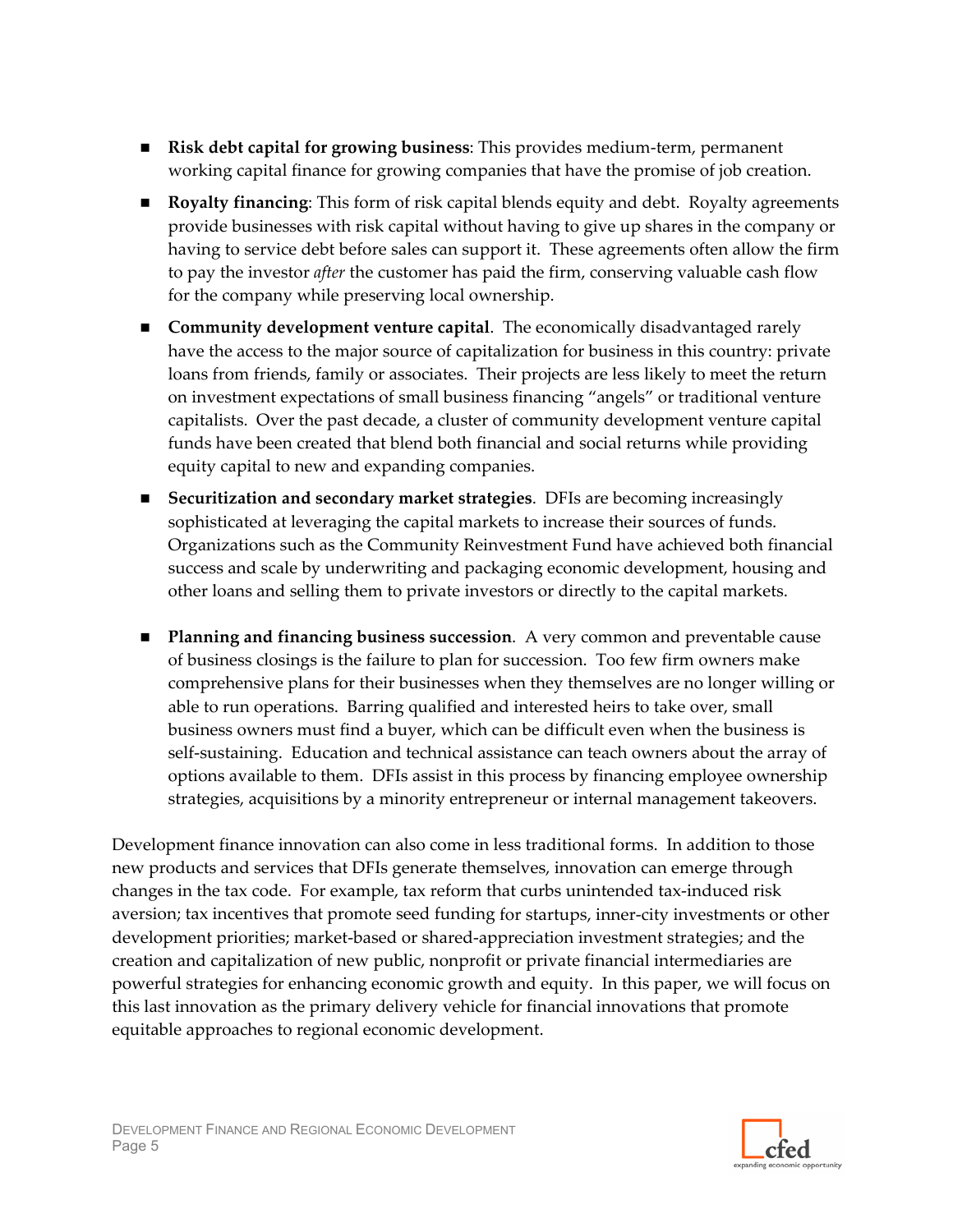# **REGIONAL ECONOMIC DEVELOPMENT STRATEGIES**

Regional efforts have the potential to reach scale when moving in concert with larger economic and policy trends, such as interest in economic development strategies that yield high-quality jobs, environmental stewardship, increased global integration (instead of fragmentation from outsourcing and offshoring), and the importance of human and social capital in economic development and community building. "Regional economic development for all" is what's required to address the evidence that regional economic disparities are growing. Thus, it is important to think and act as a region, and not always as a state, urban, rural, city or town.

It is robust regions that will spur economic development that benefits all residents. There is growing interest in building dynamic industry clusters and in tackling a host of other problems including transportation, open space preservation and tax base sharing. Serious region-wide planning and action efforts have yielded real and continuing results in locations ranging from south Florida to greater Seattle. Portland, OR and surrounding communities have implemented the nation's most far-reaching regional growth limits and management strategy. The Kansas City region has tackled educational inequities in a serious and successful fashion. Regional taxbase sharing is happening in the Akron area.<sup>9</sup>

Development professionals in Michigan are supporting regional clusters in a variety of sectors. For example, The Right Place, Inc. is a nonprofit that works to disseminate best practices in integrated supply chain management in Western Michigan to keep supply chains from moving abroad.<sup>10</sup> Elsewhere, policymakers are working to ensure that central cities play key roles in the wider economy that link their residents to jobs. Where inner cities face declining populations, work is underway to revitalize them by improving amenities, promoting job creation and attracting middle-income residents.

One organization that specializes in inclusive regional development is PolicyLink. It has been researching the interplay between sprawl and regional inequities and the resulting isolation of low-income communities and communities of people of color from jobs and housing. At its core, PolicyLink seeks to "ensure that individuals and families in all communities can participate and benefit from economic growth and activity throughout the metropolitan region—including access to high-performing schools, decent affordable housing located in attractive neighborhoods, living wage jobs, and proximity to public transit and important amenities, such as supermarkets and parks."<sup>11</sup> The organization has aligned itself with the Smart Growth movement in order to create a broader and more financially diverse coalition of activists and organizations to pursue a new vision of regional equity.



<sup>&</sup>lt;sup>9</sup> Personal communication with Farley Peters of CitiStates on May 3, 2006.

<sup>&</sup>lt;sup>10</sup> For more information, go to http://rightplace.org/supplychain/council.php.

<sup>&</sup>lt;sup>11</sup> Angela Glover Blackwell and Radhika K. Fox, Regional Equity and Smart Growth: Opportunities for Advancing Social and Economic Justice in America. Funders Network for Smart Growth and Livable Communities. Translation paper #1, Second Edition, p.1.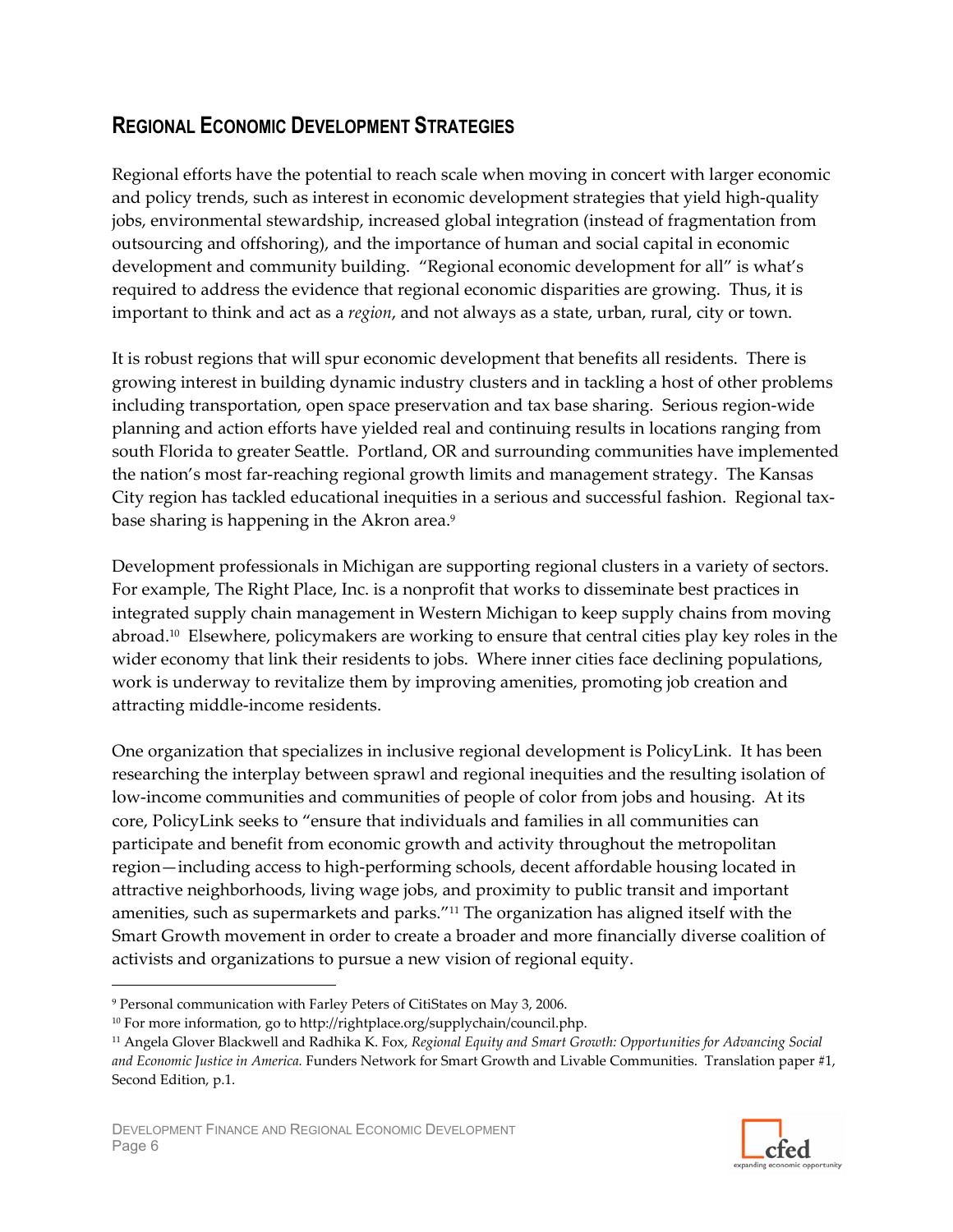If there is a single concept that captures what is happening and what needs to be done to make regional development strategies work for all, it is "making connections." Just as no single-focus program can by itself end poverty or retool a declining industry, no single sector of a region can effectively achieve development gains by itself. Integrating and coordinating the efforts of community organizations, city halls regional planning bodies and town/city/county officials will connect the regional agenda with those of inner cities. Linking economic development finance to workforce development and regional economic development will foster new, collaborative relationships, allowing state, regional and local policymakers to lay the groundwork for positive, long-term social and economic change.

Many DFIs are taking important roles in shaping the future of their regional economies. While these roles are usually led by financial transactions-through access to debt, equity or other financial products and services—they are increasingly complemented by a range of services that include data collection and analysis, workforce development and training, policy advocacy, and asset building and protection. It is these new connections and collaborations that offer fertile ground for identifying and investing in innovations that offer a more inclusive vision for regional economic development.

What follows are a variety of ideas to explore, critique, research, adapt and consider. Not every one is appropriate for every locale, but this paper seeks to expand the ways in which everyone, including DFIs, thinks about engaging in regional economic development.

# **Increasing Capital for Regional Development**

Every economic development plan requires sufficient financial resources. DFIs have demonstrated their resourcefulness in capitalizing themselves. On a regional level, the capital needs are greater and will require creating or tapping new sources. In addition, fiscal constraints at all levels of government will demand even greater inventiveness and stewardship.

# ■ Secondary markets

In the U.S. financial system, well-developed secondary markets provide some economic sectors with an advantage in the competition for existing capital resources. In a secondary market, previously issued loans are sold to replenish the capital supply of the seller. With the growing prominence of institutional investors as suppliers of capital has come the increased importance of secondary markets. While the secondary market for residential mortgages in the U.S. is the best in the world, establishing criteria that would stabilize a secondary market in business loans is more difficult. A successful secondary market of business loans can amass huge pools of money that are potentially more stable and more patient than deposits, increase the liquidity of lenders, and raise the overall efficiency of the capital market. Financial innovators are in the earliest stages of demonstrating how to conduct these transactions at scale.

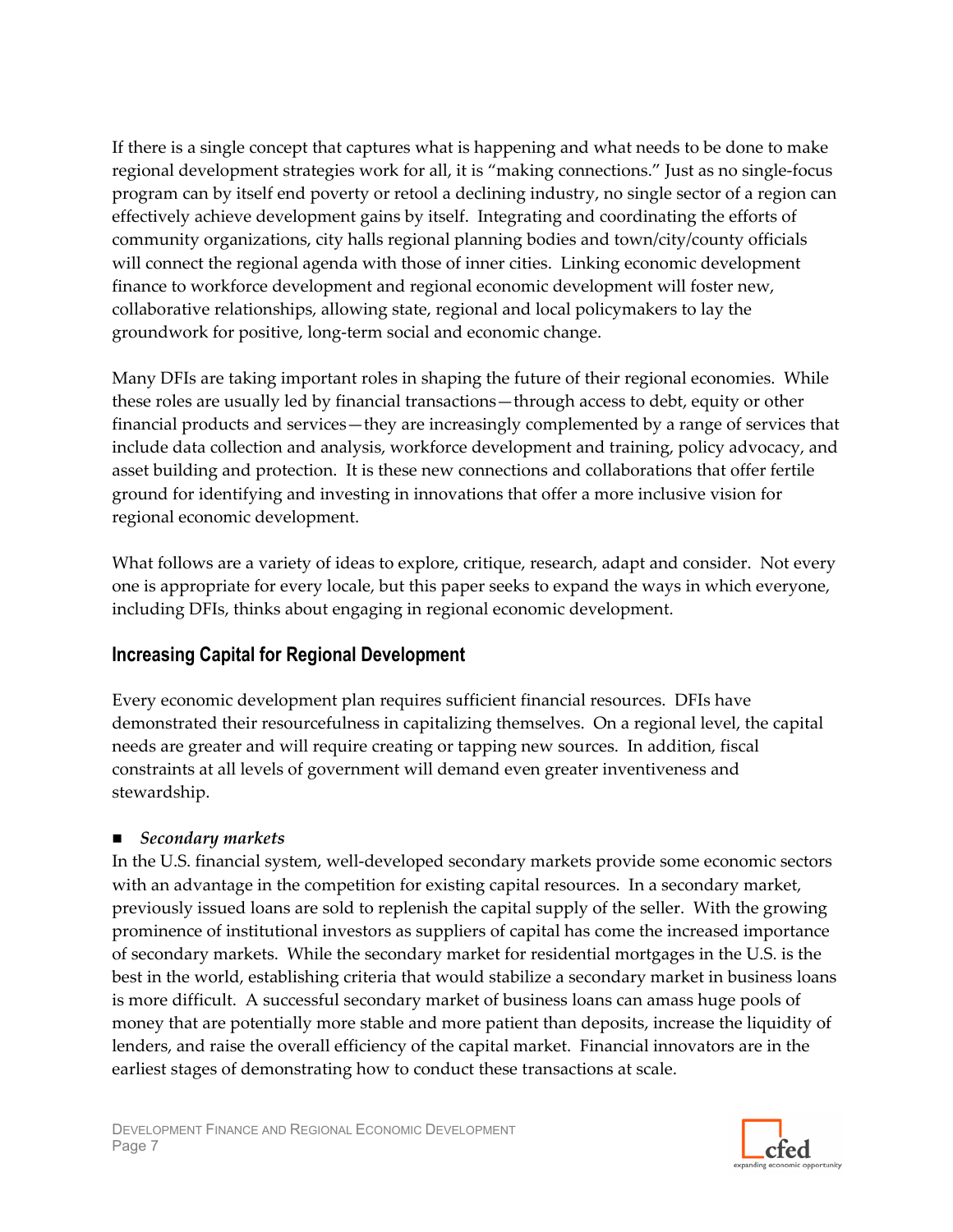#### $\blacksquare$  Tapping pension funds

Pension funds are one of the most patient and largest sources of capital for businesses, housing and other possible investments. Public and private pension funds amounted to \$12 trillion in assets in 2005.<sup>12</sup> The governance and investment policies of a pension fund guide its investments in the company's own securities, international securities, stocks, bonds and real estate. Because they represent individual savings for retirement, pension funds have traditionally been managed rather conservatively, often concentrating their investments in lowrisk, highly secure stocks and bonds. Regulatory changes in pension management coupled with more available capital and new global investment options have led to more diversified pension investments. In some states and localities in the U.S., small portions of public pension funds have been invested in private venture capital and other economically targeted investments, but these are not common. Because their stream of revenues are relatively stable, pension funds can have long-term investment time horizons, making them well-suited for economic development projects whose returns are not fully realized in the span of the average commercial loan.

Pension funds have been and continue to be invested in economic development activities. For years, a portion of union-based Taft-Hartley Funds has been invested in union-built real estate projects. CalPERS, the largest public pension fund in America, has committed over \$2 billion for urban investment in California real estate and private equity ventures..<sup>13</sup> Belden Hull Daniels, a leader of the \$3 billion double bottom line private equity industry, has worked on projects from South Florida to the Bay Area that invest in mixed use commercial, industrial, and mixed-income and workforce housing in urban infill and Brownfield cleanup sites.<sup>14</sup> More recently, the AFL-CIO announced plans to invest \$700 million from its pension fund in housing construction, equity investment in commercial real estate and revitalization projects, among other uses, in New Orleans.<sup>15</sup> One way that public pensions could be tapped by DFIs at greater scale would be through a state public investment task force. Such a task force, created by DFIs in cooperation with other organizations or appointed by the governor, would be charged with developing prudent investment proposals that would help public pension funds earn competitive yields on investments while targeting those monies to strengthen sub-state regional economies. Composed of public employees, union leaders, investment bankers, pension beneficiaries, government officials, builders and public interest advocates, the task force would explore a variety of workable investment options, recommend other changes in tax and pension

<sup>13</sup> Hebb, T. and L. Hagerman. (2005, October 25). "Best Practice in Pension Fund Urban Investments" in Meeting Notes from Pension Funds and Urban Revitalization, p.4. Retrieved on 5/25/06 from http://urban.ouce.ox.ac.uk/notes051025.pdf.



<sup>&</sup>lt;sup>12</sup> Remarks Prepared for Delivery by U.S. Secretary of Labor Elaine L. Chao. "Protecting the Retirement Security of America 's Workers: The President's Plan for Reforming Private Defined Benefit Pension Plans." National Press Club, Washington, D.C., Monday, January 10, 2005. Accessed 4/26/06 at http://www.dol.gov/ sec/media/speeches/20050110 retirement.htm.

<sup>&</sup>lt;sup>14</sup> Daniels, B.H. and D. La Franchi. (2005, October 25). "Double Bottom Line Investment Funds" a presentation at Pension Funds and Urban Revitalization, slide 3. Retrieved on 5/19/06 from http://urban.ouce.ox.ac.uk/events.html. <sup>15</sup> "AFL-CIO to invest in recovery." (2006, June 14). News and Observer, p.2D.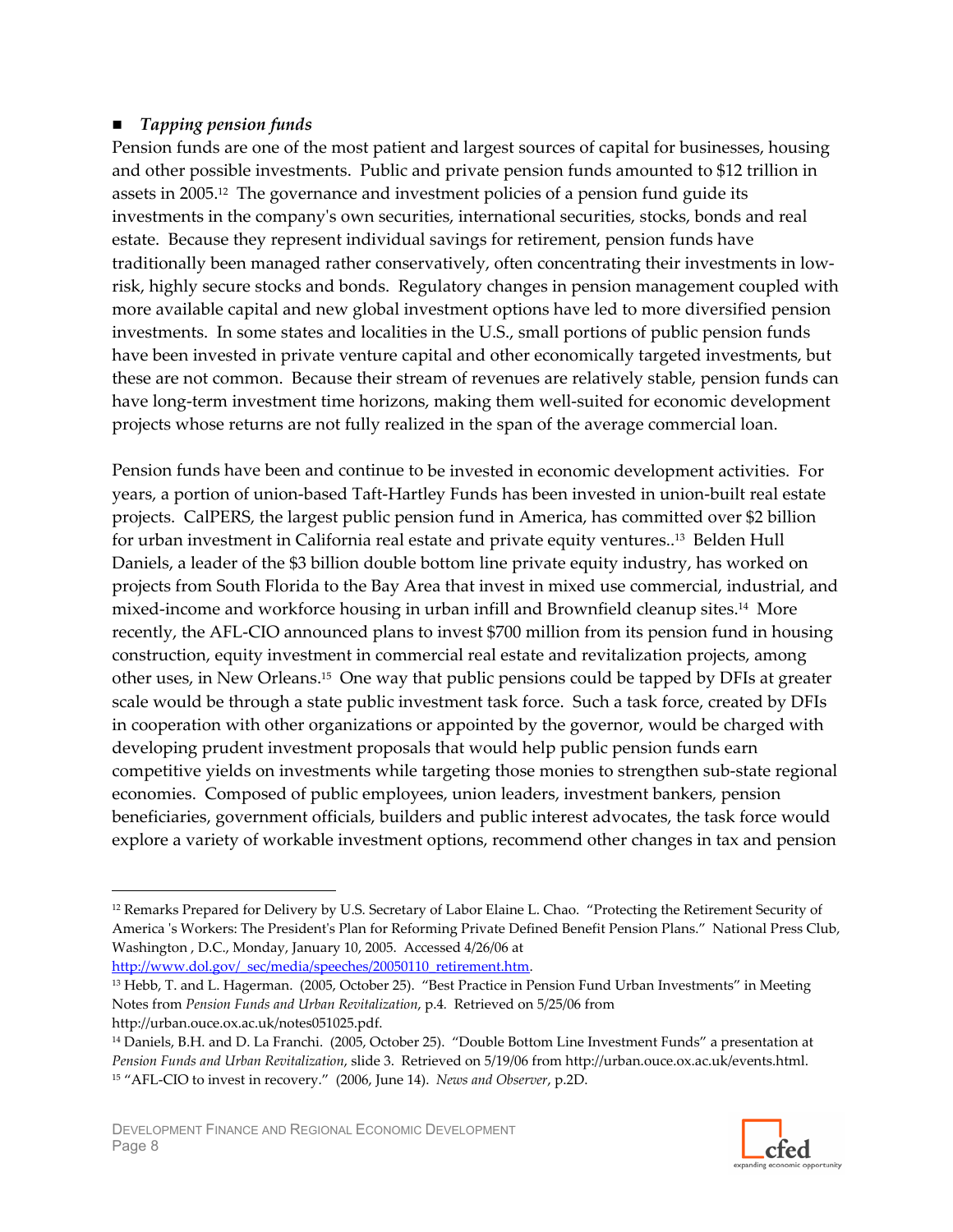laws and regulations, and develop guidelines to assure public employees that proposed investments will meet socially responsible criteria and earn competitive returns.

Another option to leverage pension monies for regional economic development would be the creation of a pension investment unit. This unit would broker in-state public and private pension fund investments in economic development activities like affordable housing. Like any broker, the unit would seek to match financing needs with sources of capital. It would package investment proposals for consideration by the investment staff and trustees of participating pension funds. In addition it would educate the public, elected officials, agency staff, pension fund boards, management and beneficiaries of the investment strategy.

# ■ Expanding community reinvestment act coverage and disclosure requirements

In 1977, Congress enacted the Community Reinvestment Act (CRA) to encourage depository institutions to meet the credit needs of the communities in which they operate. Expanding this community obligation to other financial sectors, such as commercial finance companies, mortgage banks, and investment banks would increase the availability of capital in underserved markets. These are significant and large holders of funds that could expand reinvestment appreciably. In addition to extending CRA requirements to more types of financial institutions, increasing disclosure requirements for all financial institutions, including depository intermediaries, will make small business lending activities more transparent. Information on the number and size of small business and farm loans and loan applications by race, sex, enterprise size and location would be especially helpful for investigating funding gaps or possible discrimination.<sup>16</sup>

# ■ Curbing inefficient subsidies, creating effective ones

Unless their tax systems are modernized, state and local governments will face greater fiscal constraints. This puts even more pressure on how the scarce economic development dollars are spent. While the stated aim of economic development often reads "to achieve a more widely shared and sustainable standard of living," as it is practiced by most states, economic development efforts often fail to achieve this standard. Too much money is spent on attracting businesses that offer temporary, low wage or low benefit jobs. DFIs can lead the call to redirect the massive amounts of money now being used for business attraction subsidies toward programs and policies that more effectively nurture homegrown businesses, equip workers with needed skills, and target low-income and distressed communities.

One example of turning tax incentives into a positive return for the entire region is the Massachusetts Capital Resource Company (MCRC). It was created nearly thirty years ago by the insurance industry in return for tax reductions on life insurance companies headquartered in the Bay State. The industry capitalized MCRC to provide subordinated financing to manufacturing, technology-based, and service companies. It also provides equity financing in



<sup>&</sup>lt;sup>16</sup> Seidman, K. (2004). Economic Development Finance (Thousand Oaks, CA: Sage Publications), p. 447.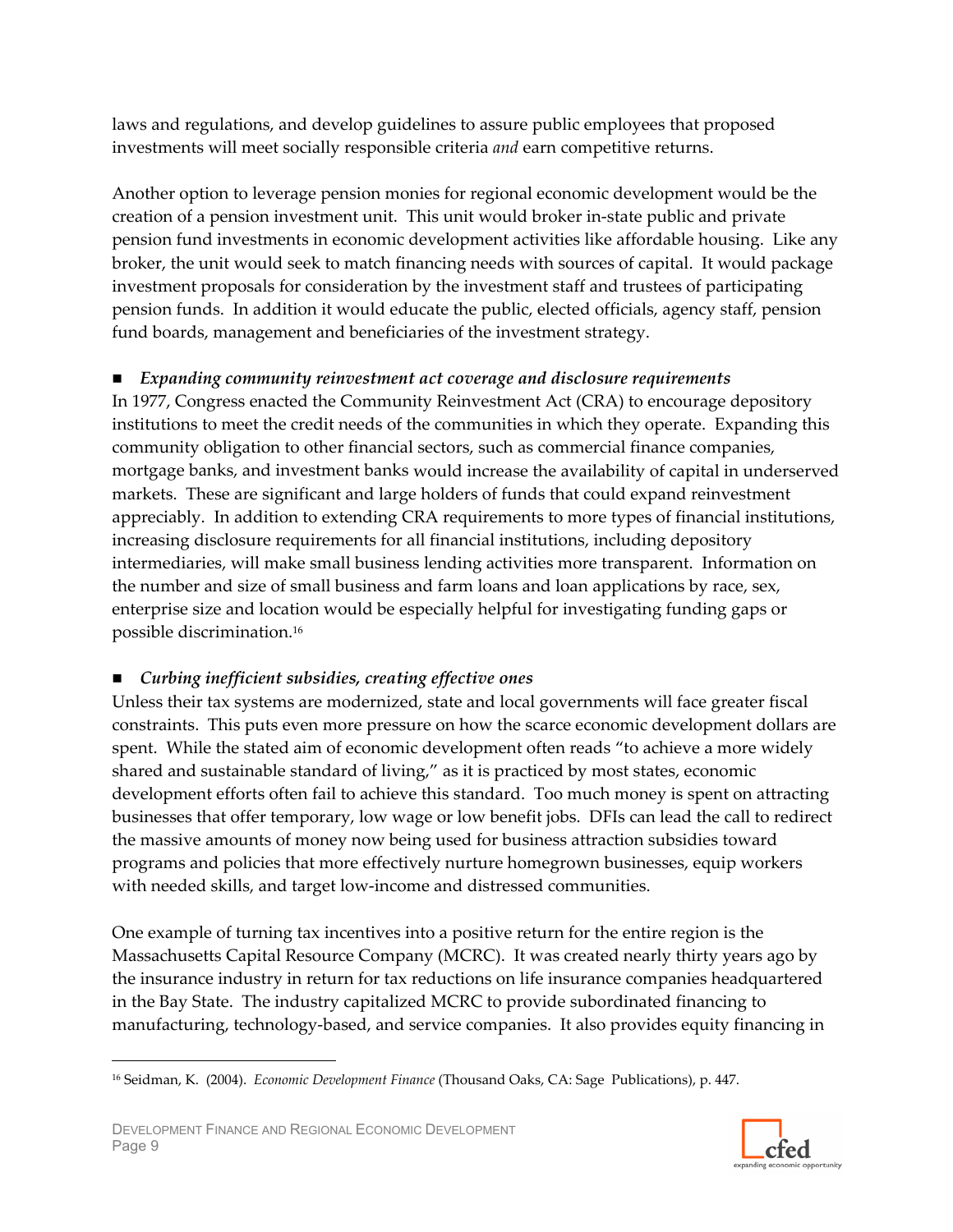amounts too small to attract venture capital and near equity for longer periods than typical mezzanine deals. MCRC's mission now includes community reinvestment deals. To date, it has invested about \$400 million in over 200 businesses in 98 communities, resulting in the creation of 15,000 jobs. This state-led financial innovation brought about through regulatory change demonstrates that tax incentives can be leveraged to achieve wider economic benefits.<sup>17</sup>

# **Making Connections to Enhance Regional Collaboration**

To meet today's complex economic and social challenges, public, nonprofit and private sector institutions engaged in economic development activities must be able to work collaboratively. Since the creation of regional governance structures to foster this type of collaboration is unlikely, new solutions must be explored. DFIs are in the position to lead these efforts with their strong ties to disadvantaged communities.

# $\blacksquare$  Creating new regional alliances

DFIs and other community and economic development policymakers and professionals could launch a fund that would support new regional alliances; a state could also do so by providing matching grants to groups that wish to form such regional alliances. These alliances could focus on urban revitalization, trade, asset-based anti-poverty initiatives, workforce development, technology, business modernization or entrepreneurship. DFIs could shape their own roles within the alliances. Synergistic ideas and energy as well as potential economies of scale are likely benefits of both the collaboration of DFIs with community and economic development professionals as well as the alliances themselves. While collaborations require careful management and skillful negotiation, the potential returns make exploring such options worth the effort.<sup>18</sup>

# $\blacksquare$  Links with mainstream economic development professionals

The economic development field is fragmented and involves all levels of government as well as private and nonprofit organizations. Its work is governed by countless policies and funded from numerous sources. Accurate figures on how much is spent annually on development programs and projects, nationally or otherwise, do not exist. Its activities include business attraction, incubation, and modernization; training; and affordable housing.

Development finance institutions are ideologically closer to CDCs, community developers and affordable housing agencies than they are to those practitioners and groups that attract firms, run visitation programs for existing businesses or upgrade the productivity of manufacturers. Because the more mainstream economic development practitioners know that they should be



<sup>&</sup>lt;sup>17</sup> Seidman,, p. 200; and http://www.masscapital.com/Overview/body overview.htm (accessed on April 26, 2006).

<sup>&</sup>lt;sup>18</sup> "Regionalism Today: Risks, Rewards and Unresolved Questions," by Curtis Johnson and Neal Peirce (January 2004) describes examples of different types of regional alliances ranging from city-county consolidation and the formation of regional governments to the "formation of ad hoc arrangements to accomplish regional goals" such as the Compact for a Sustainable Bay Area in California, Chicago's Metropolis 2020, and the Metropolitan Forum in St. Louis. The paper can be accessed at: http://citistates.com/Macpaper.html.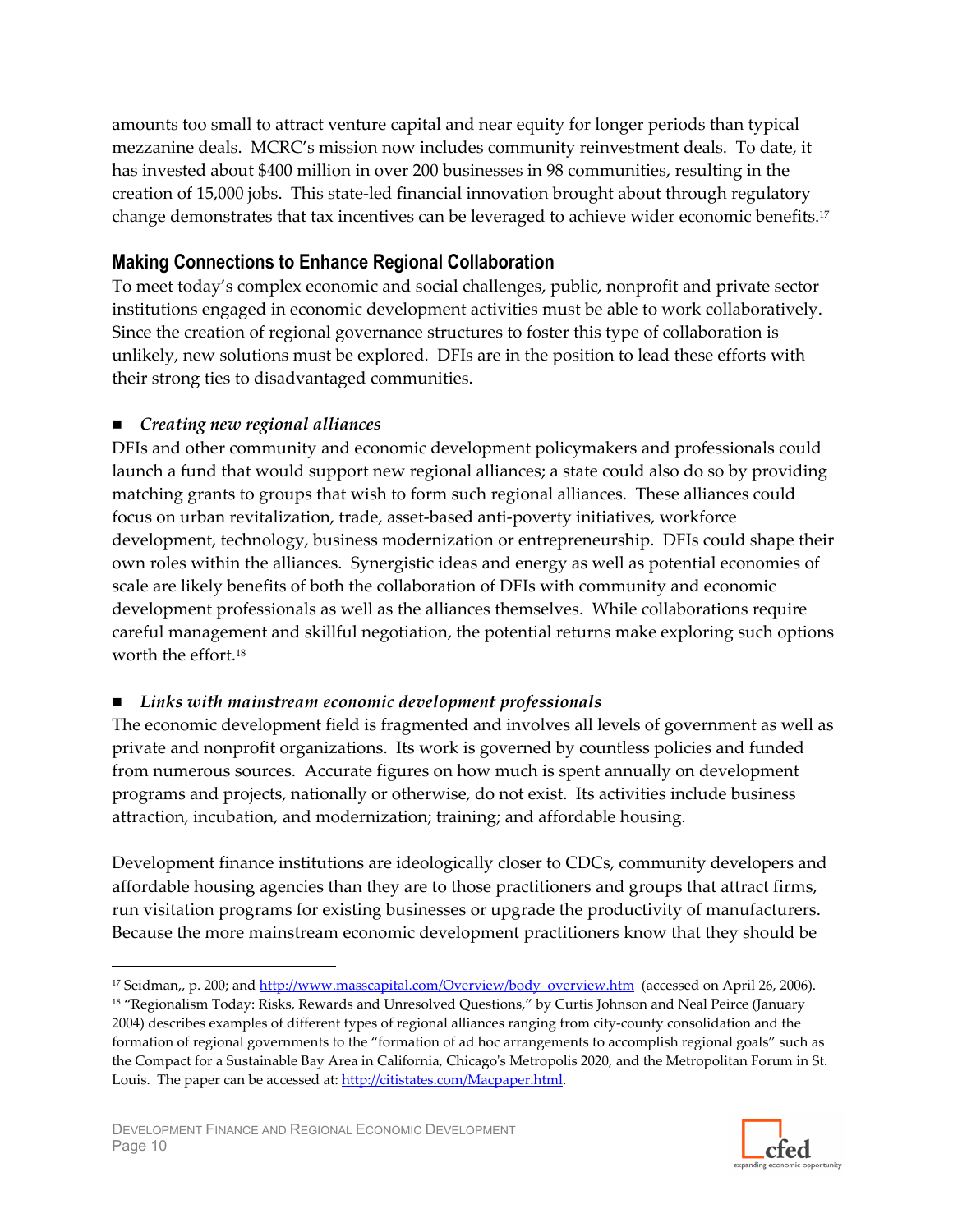doing more for low-income individuals and communities, DFIs have the opportunity to engage them in progressive strategies. Most county-based economic development professionals have close and trusted relationships with existing companies; making business visitation programs an excellent source of referrals for potential deals. The Pennsylvania Steel Valley Authority's Strategic Early Warning Network (SEWN) includes both state and local economic development professionals with close ties to the management of local businesses. These relationships allow the network to provide a variety of supportive services to local employers in order to retain and strengthen key manufacturing industries and businesses.<sup>19</sup>

#### $\blacksquare$  Links with workforce development field

Globalization and continued economic dislocation mean that there is a premium on workforce adaptability and an imperative for lifelong learning opportunities. Programs that link economic development finance with employment placement and training seek to ensure that economically disadvantaged workers have ample opportunities for employment. Several DFIs are already tying workforce development to their products and services; they encourage their clients to embrace workforce training and workplace management improvements.

- **The Reinvestment Fund (TRF), Philadelphia, PA: TRF makes equity investments in** companies with job growth potential for entry-level workers. It couples such investments with human resource assistance to raise productivity and maximize benefits to lower-income workers. It seeks to affect both the demand for and supply of labor using the tools of both capital provision and workforce development. In addition, TRF has played a leading role in assessing the regional workforce development system and designing new initiatives to fill crucial gaps in service delivery and performance.
- Coastal Enterprises, Inc. (CEI), Wiscasset, ME: Beginning in 1983, Coastal Enterprises, Inc. made its employment training agreement (ETAG) part of its loan closing documents. The ETAG requires the borrower to:
	- $\Box$  "Target a majority of new jobs created (depending on loan funds used) for lowincome and minorities referred through Maine's job training programs;
	- $\Box$  Provide standard employee benefits package, including health care coverage;
	- $\Box$  Notify CEI of all new job openings as they become available;
	- Cooperate with CEI and job training providers in the hiring of people with low incomes and the implementation of the training program; and
	- $\Box$  Report monthly on employment and training activity."20



<sup>&</sup>lt;sup>19</sup> Lambe, W. and B. Schweke. (2006, forthcoming)., Worker Dislocation: Some Promising Ways to Prevent, Adjust, and Recover (Raleigh, NC: North Carolina Rural Economic Development Center, Inc. and CFED). <sup>20</sup> Retrieved on 5/15/06 from CEI website http://www.ceimaine.org/content/view/95/141/.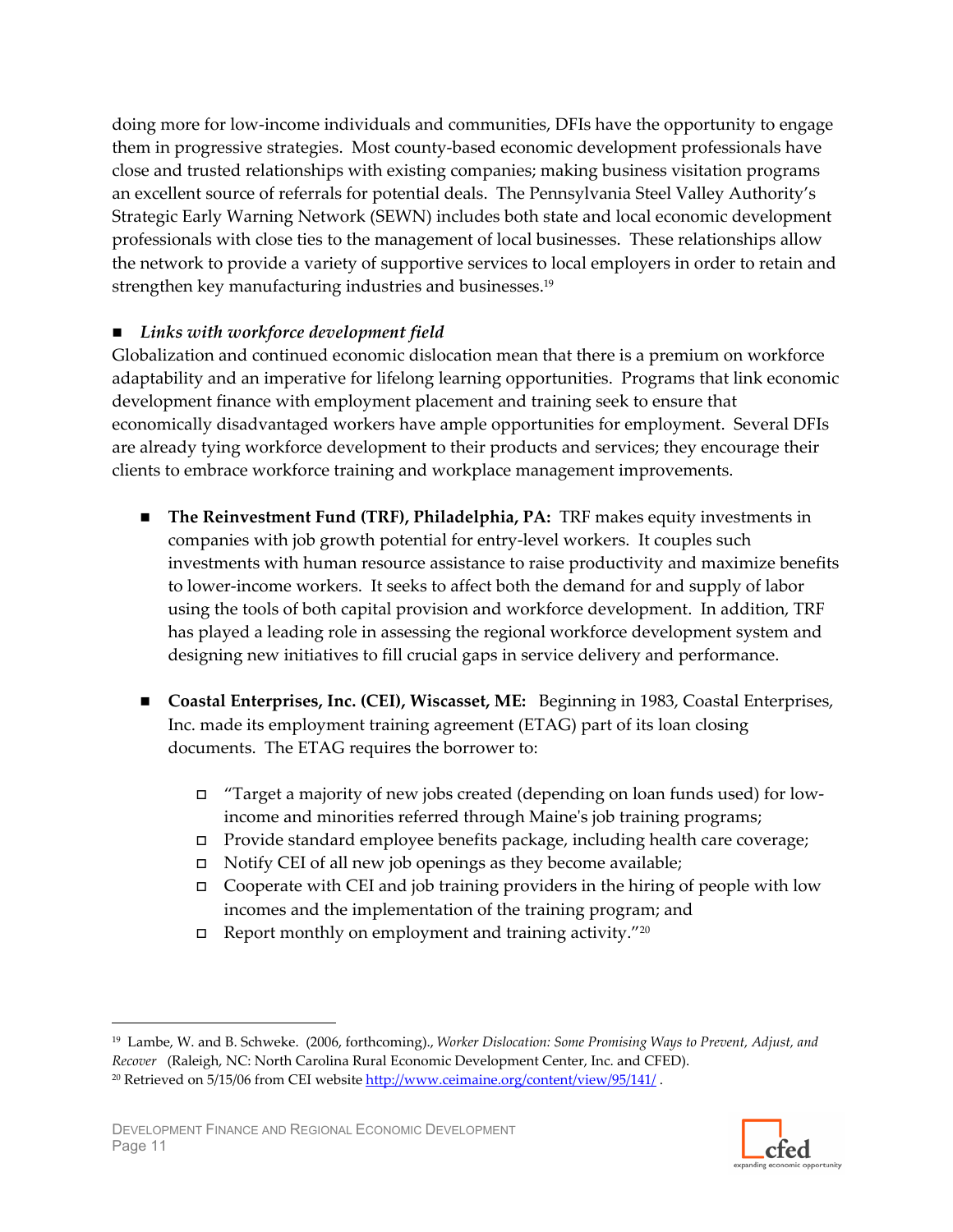In addition, CEI has undertaken sector-based development and training initiatives; welfare-to-work efforts to access better paying manufacturing jobs; and the recent establishment of a subsidiary that provides transitional employment, temp-to-hire and job creation for people with disabilities, TANF recipients, refugees, immigrants, youth in foster care, and others with significant barriers to employment.

**Sustainable Jobs Fund (SJF), Durham, NC:** SJF specializes in working with and financing companies that are committed to providing benefits, profit-sharing or employee ownership options, other employee-targeted asset building opportunities, workforce training, and good environmental practices.<sup>21</sup>

Another means of connecting workforce development and economic development is through first source hiring agreements. DFIs could take a prominent role in advocating that every business attraction subsidy require recipient firms to consider first a pool of applicants referred by local one-stop employment offices, nonprofit workforce intermediaries or community colleges. Companies are not required to hire these workers. Yet, such a scheme brings the business community and workforce organizations closer together and can be a means of hiring area residents, while sparking additional reform of the workforce preparation and retraining systems. Portland, Oregon, and Berkeley, California have successfully linked local economic development project finance to hiring agreements.

# **Place-based Development Strategies**

Economic development is place-based with some areas performing well, while others lag in economic strength. DFIs can help create strategies that generate net new jobs, foster broadened business ownership and improve comparative advantage. Three distinct economic strategies are described below; in each, DFIs can encourage economic development efforts that benefit low-income workers.

#### $\blacksquare$  Increasing competitiveness

Even the healthiest economies may need a boost. Competition strategies are focused on improving the comparative advantage of a state's regions and communities as well as moving a state's economic base toward higher value-added market niches. A critical component is increased labor productivity. High value products require skilled labor; skilled labor seeks jobs with higher pay, benefits, security and stability, decent working conditions, and opportunities for advancement and control. DFIs can use their power as financiers to acquaint their borrowers with the value of high skill, high performance workplace practices and management. These include quality circles, total quality management and job rotation. DFIs can also broker



<sup>&</sup>lt;sup>21</sup> SJF Advisory Services, the non-profit, technical assistance wing of SJF, has produced a report called "Beyond Paycheck-to-Paycheck: Wealth Building Strategies for Venture Capital Funds to Use with Portfolio Companies and Their Employees" (2004) which is available at:

http://www.sjfund.com/index.cfm?fuseaction=Page.viewPage&pageID=133.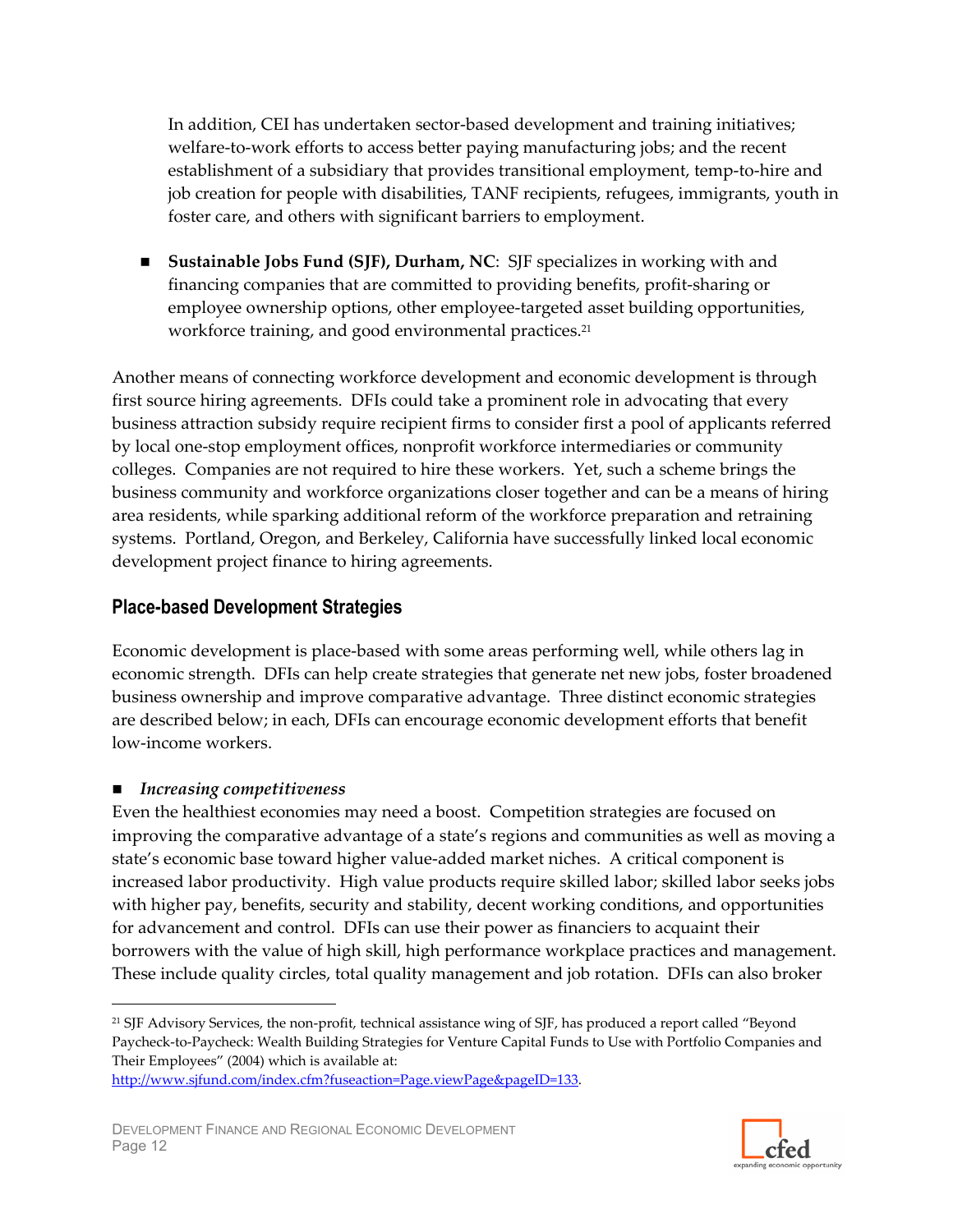technical assistance for their customers from the public or private sectors. There is a growing body of research evidence that these practices have positive effects on business performance.

In this way, DFIs could help stem the divergence between productivity and real earnings growth. Slogans for this might include "Share the gains of productivity," "Reward worker" excellence" and "Foster productivity from the bottom up." For example, Vested for Growth (VfG), a fund operated by the New Hampshire Community Loan Fund that provides risk tolerant financing to New Hampshire businesses, believes that "engaging employees boosts productivity" and that "employees are engaged when the company allows them to 'feel, think and act like owners." <sup>22</sup> To this end, VfG educates its portfolio companies about numerous strategies to engage their employees and works with companies to implement the ones that make the most sense for them.<sup>23</sup> VfG often offers incentives to portfolio companies to engage employees by offering a "good driver discount" that ties annual progress with management initiatives to a reduction in the cost of capital (often through a reduced percentage of royalty). This reinforces an important link between capital and mission outcomes.<sup>24</sup>

DFIs might also consider working on a clearinghouse of best practices in management strategies and employee asset sharing and development. The latter would include employee stock ownership plans (ESOPs), open book management, gain-sharing and profit-sharing. In partnership with private consultants, the clearinghouse might expand its scope beyond education to deliver training and technical assistance. The Ohio Employee Ownership Center (OEOC) at Kent State University already provides best practices research and technical assistance on ESOPs. Its research and best practices database could be leveraged or expanded in partnership with other organizations to include additional management and employee asset development strategies, and technical assistance providers as needed to serve other geographic regions.

DFIs could also develop a new line of business around ESOPs. In addition to financing ESOPs, DFIs could train board and staff and guide employees as they create their conversion plans. In addition to augmenting DFIs' incomes, they would be increasing asset ownership among workers. Research conducted over the last two decades has found that ESOPs increase worker performance and often raise a company's growth rates, profitability and productivity.<sup>25</sup> Employee ownership has also been associated with greater employment stability and higher rates of survival with no loss of efficiency. In fact, none of these studies found that this form of equity ownership harmed firms or hurt their performance.<sup>26</sup> Given the uneven track record of the few DFIs that have specialized in financing employee-owned firms, it would probably be



<sup>&</sup>lt;sup>22</sup> Retrieved on 5/15/06 from http://www.vestedforgrowth.com/about/corebelief1.html.

<sup>&</sup>lt;sup>23</sup> Retrieved on 5/15/06 from http://www.vestedforgrowth.com/about/corebelief1.html.

<sup>&</sup>lt;sup>24</sup> John Hamilton, Personal communication, 6/23/06.

<sup>&</sup>lt;sup>25</sup> Rosen, C, J. Case, and M. Staubus. (2005). Equity: Why employee ownership is good for business. (Boston: Harvard Business School Press).

<sup>&</sup>lt;sup>26</sup> Rosen, Case, Staubus, pp.105-115.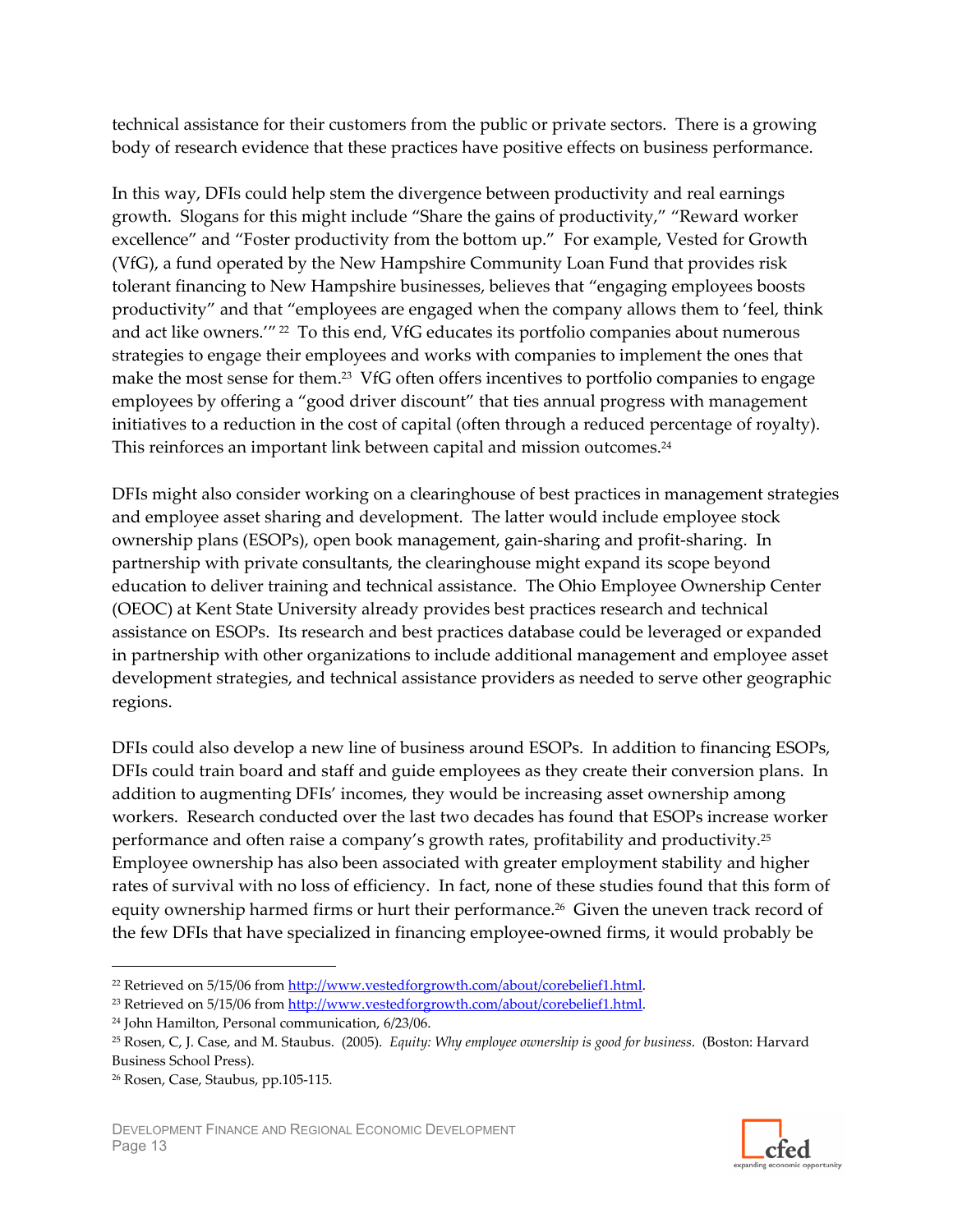wise to leverage the expertise of effective efforts, such as OEOC and the National Center for Employee Ownership in exploring a range of options, from developing satellite operations and offices linked to OEOC, to encouraging efforts affiliated with leading ESOP consultants and manufacturing extension program offices.

#### Restructuring after an economic shock

Communities affected by economic restructuring, mass layoffs, downsizing, offshoring and shutdowns need to retain and modernize the remaining industrial base and to foster entrepreneurial initiative in order to recover from the negative economic shock. DFIs are wellpositioned to lead these efforts since policy makers often focus their energies on helping the affected workforce become re-employed.

Plant closings or mass layoffs are symptoms of underlying conditions that need attention. Typically, they reflect an absence of economic dynamism, flexibility and resilience caused by an existing economic structure that is too narrow, highly specialized or dependent on a limited number of external markets. DFIs can help diversify the economic base by encouraging ventures in industrial sectors different from those already in operation. They can also orchestrate a comprehensive campaign that creates a more entrepreneurial culture. This can be done in a variety of ways: running education award loan programs in area schools; providing a range of different enterprise education approaches aimed at different types of individuals and enterprises across the region; capitalizing local seed capital funds and investor matching services; converting abandoned property to small business incubators or community work space; and giving more attention to existing industry via upgraded business visitation programs and more intensive business expansion and modernization services.

One organization engaged in this is the Westside Industrial Retention and Expansion Network (WIRE-Net) in Cleveland, Ohio. WIRE-Net is a membership-based, neighborhood-focused economic development entity that provides job training and referrals, workforce development services, industrial real estate services, and technology assistance to companies in Cleveland's west side community.<sup>27</sup> Created in January 2006, the Alliance for Illinois Manufacturing is a promising collaboration focused on helping northeast Illinois manufacturers become globally competitive. Business retention will be pursued "through the provision of technical and professional services delivered by its Illinois Department of Commerce & Economic Opportunity and City of Chicago funded business centers and grant programs."28

#### Renewing chronically depressed areas

DFIs have a long history in economically depressed communities. Because they understand the many challenges and issues affecting businesses and workers, they can foster a grassroots



<sup>&</sup>lt;sup>27</sup> More information on WIRE-net and other promising practices in place-based economic development can be found in Lambe and Schweke, (2006), op.cit..

<sup>&</sup>lt;sup>28</sup> NORBIC. (2005, December 15). "Transforming Northeast Illinois Manufacturing: NORBIC joins partners in forming Alliance for Illinois Manufacturing. Accessed 5/22/06 from http://www.norbic.org/news/pr.php?pr=5.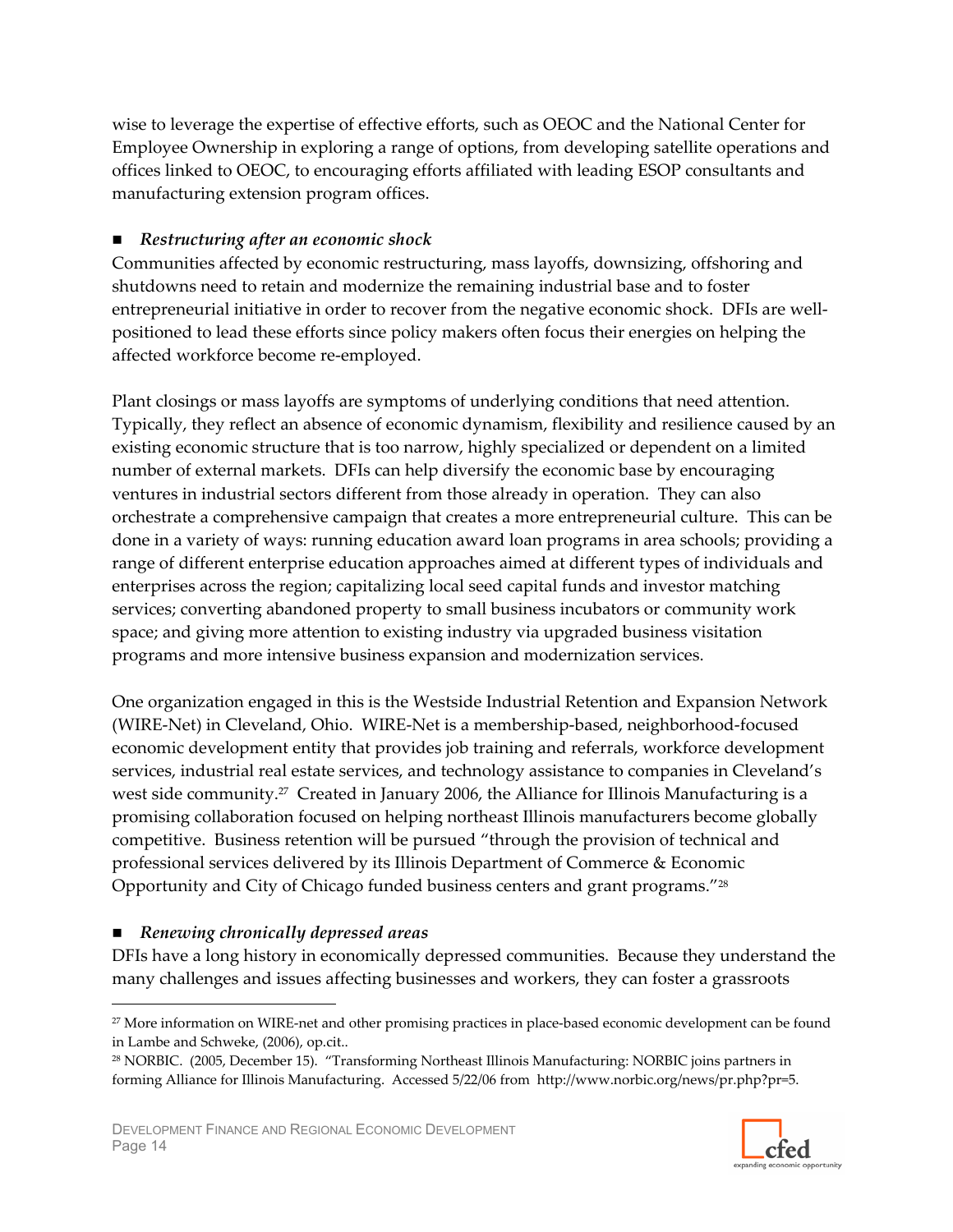economic renewal process. Designing a successful trickle-up strategy rests on DFIs' knowledge of the community and their ability to target tools at core economic weaknesses. A bottom-up renewal must be holistic. It must strengthen the interdependence of community members, physical facilities and space, political and social structures, and economic agents. Community institutions will need to work together to enhance individuals' employability as well as decrease social problems. While increased economic activity does not always lead to reduced crime (nor does decreased crime necessarily lead to increased prosperity), the twin problems of unemployment and crime make it much more difficult to start or grow businesses.

Above all, a healthy economy needs to provide its members with: 1) safety, security and social order; 2) neighborhood improvement and sanitation; 3) family support adjustment; 4) human capital development; 5) income generation; 6) property maintenance; 7) health; and 8) transportation. Community development and economic development should work hand-inhand.<sup>29</sup> The presence of a DFI can stabilize an area by providing financial services, especially when depository institutions are adversely affected by local job losses and economic downturns. Too, it can be an anchor for other activities. DFIs can finance charter schools, affordable housing, energy efficient improvements, youth enterprise and other developmentenhancing projects. The development finance field has a pivotal role to play in comprehensive community building and economic development efforts required to renew a chronically depressed region or community.

# A bold proposition: system reform

While economic development has gone through many changes in the past three decades, some things remain the same, notably the continued reliance on attraction programs. Among the changes are adoptions of different approaches to cultivating homegrown economies. Federal, state and local governments have used technology transfer programs, microloan funds, manufacturing modernization, loan guarantees and direct loans in all shapes and sizestargeted programs for providing management assistance to every conceivable type of entrepreneur in their efforts to nurture and grow small businesses. Together, these form a "system" in name only. $30$ 

On the whole, this system has done a lot of good, but it has created a great deal of clutter, confusion, fragmentation and waste. Some programs are well-managed and designed, others are not. Whole manuals are needed to describe all that's available for the average small firm. Many of the programs operate as quasi-monopolies and suffer from a lack of feedback on whether they are succeeding. Very few of them have the capacity to make a real difference for all of their potential customers, much less entire industries or the larger state economy. Neither



<sup>&</sup>lt;sup>29</sup> This framework was initially crafted by Cicero Wilson while at American Enterprise Institute. It was further adapted in Schweke, B. (1983, April). Investing in Poor Communities. (Washington, DC: CFED).

<sup>30</sup> Dubbed "The Third Wave" by CFED, various iterations and applications of it were hammered out by CFED staff, including Doug Ross, Bob Friedman, Brian Dabson, Bill Schweke, Mitch Horowitz, Joyce Klein, and Rick Carlisle.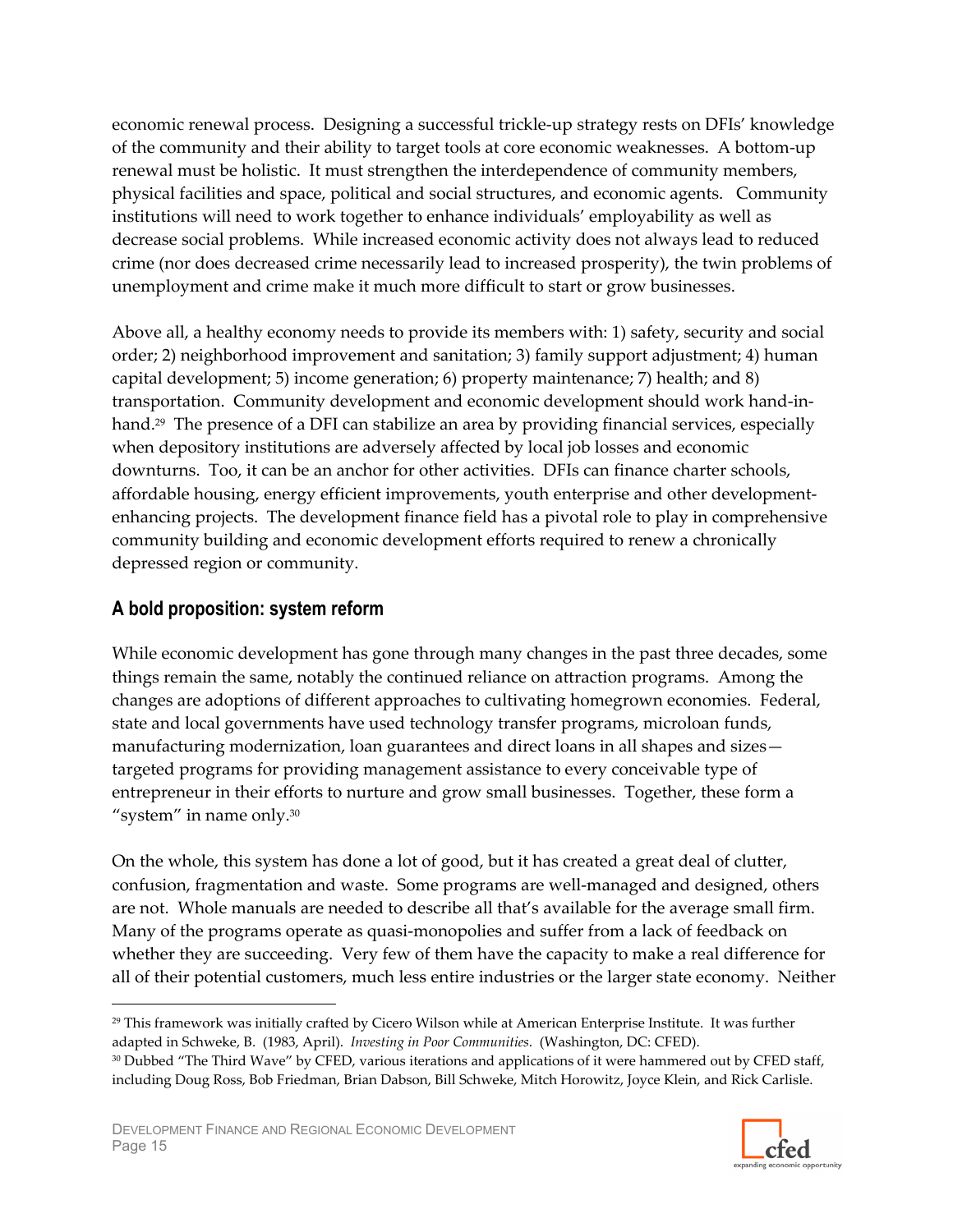individual programs nor the system as a whole are performance-driven or truly engaged in continuous improvement, despite the best of intentions. And because the services are often delivered by old-style bureaucracies, they are seldom integrated to make them user-friendly. In fact, business clients frequently dedicate staff to identify suitable programs and how to gain access. The proliferation of programs and organizations is perpetuated by the creation of new players to address new problems rather than using existing institutions.

Instead of adding to the loosely defined economic development "system," stepping back and reshaping the numerous, disconnected programs into a more accountable, cost effective system would increase the effectiveness of economic development work. This is a bold suggestion that requires assessing each program and its place in a seamless network designed to deliver services efficiently. Some programs will emerge intact; others will be reshaped (perhaps merged or taken over); still others will be dissolved. Quality data and analysis will be required to ensure that change brings improvement, not just political favor and/or institutional longevity. Government leadership in this is not necessary and may impair the effectiveness of the process.<sup>31</sup>

DFIs can be agents of system reform as respected players in the process. They can contribute to reform in three ways: as individual institutions, as the development finance industry and as members of the economic development field.

- 1. Institutional strategies. Individually, DFIs can strive to be exemplars, continuing to provide quality services to their customers and operating efficiently and sustainably (if not profitably). They need to adopt leading edge practices in capitalization, marketing, project identification, underwriting, investment servicing and monitoring, product pricing, dealing with delinquencies and defaults, and technical assistance for their clients. Pursuing these sound practices will increase the stature of DFIs and the development finance field.
- 2. Industry approaches. Collectively, DFIs need to reform their own industry. What's needed is an audit of the development capital market to identify existing gaps in type of financing available and in geographic distribution. Armed with that information, DFIs can assess the degree to which existing institutions match the needs of their customers. DFIs should also measure the effectiveness of their products, programs and themselves. In addition to surveying customer service satisfaction, DFIs should also capture the degree to which their borrowers are growing, expanding into new industries and markets, and increasing quality. Based on the audit and impact measurements, DFIs can make sure that they are offering the right kinds of capital on the right terms in a timely fashion.



<sup>&</sup>lt;sup>31</sup> John Hamilton, Personal communication 6/23/06.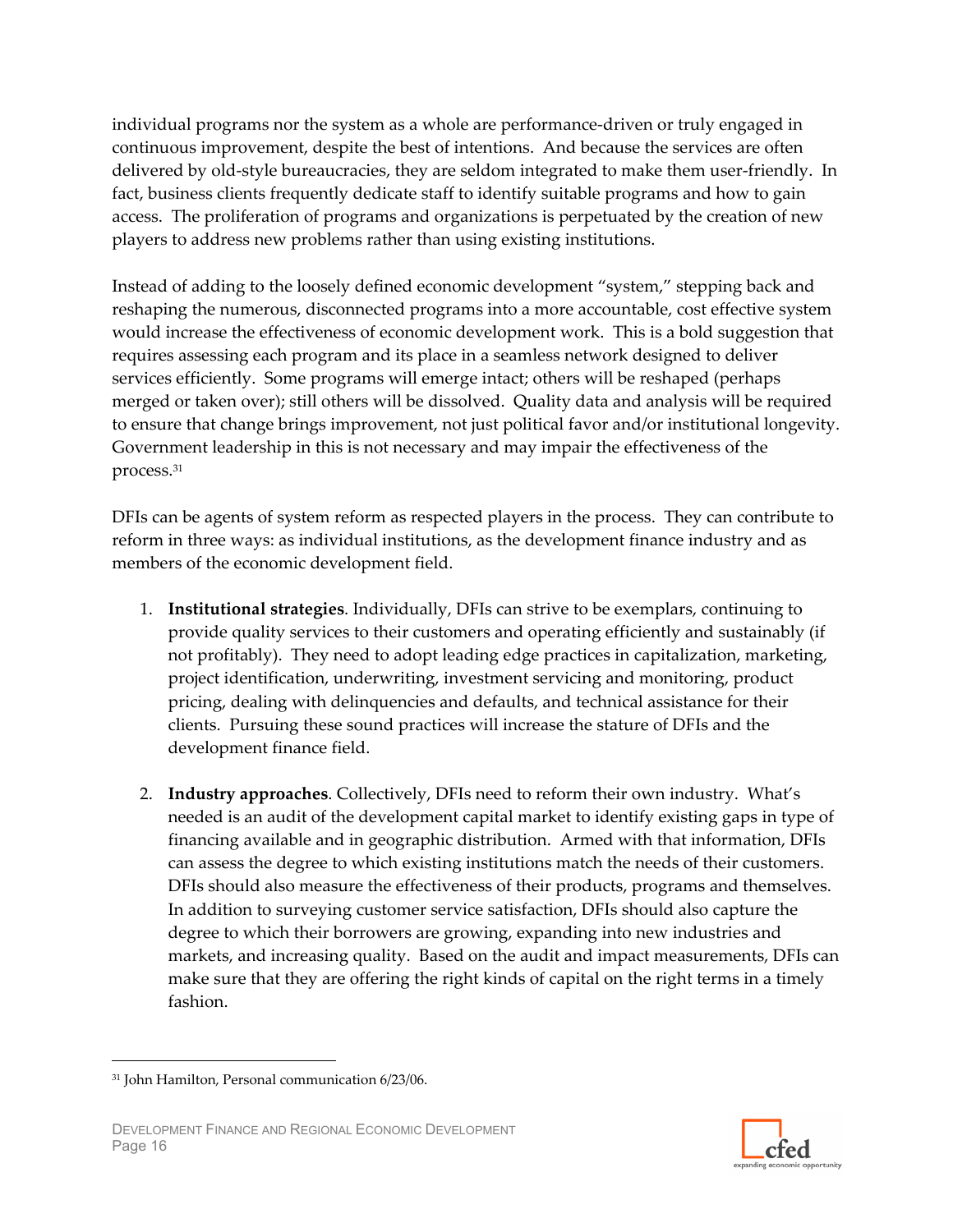3. Systems reform. DFIs can leverage their credibility and influence by advocating for systemic changes, such as private sector competition and re-engineering in the broader development field. The retooling of development finance will increase their credibility in suggesting that others take a hard look at they own operations and analyze their effectiveness in delivering development services.

#### $\blacksquare$  Private competition

Can market forces help propel reform? One possibility is to provide small and mid-size businesses with a subsidy in the form of a voucher for technical assistance from the private sector. Entrepreneurs would be required to pay some portion of the private providers' fees but would have access to a range of private providers. By making more private alternatives accessible to more entrepreneurs, the vouchers would force public, nonprofit and quasigovernmental providers to offer quality services. The vouchers can be issued to a limited number of entrepreneurs initially and expanded if early recipients find them valuable.<sup>32</sup>

#### $\blacksquare$  Re-engineering delivery systems

A concerted effort to achieve greater impact and excellence in the design and performance of economic development services and investments is the ultimate goal of this reform. One method of tackling such a large challenge is through the management strategy of reengineering. What would a seamless economic development finance, management and service system look like? Integrated, transparent, effortless—these are characteristics that do not currently characterize economic development. Getting from its current form to a fluid, connected system of organizations will be neither fast nor easy. As with development finance's reform, inefficient, ineffective, outmoded institutions probably won't survive the process. The re-engineering will require political support, a thorough understanding of development finance and business services across the state, and bureaucratic and political savvy to succeed.

# Research, Analysis, and Evaluation

There is no question that DFIs already play an important role in community and economic development efforts across the country. However, they have been unable to reach every market, community or region that needs a different strategy than the well-worn business recruitment plan. It is hoped that with more and better data and research in the following areas, DFIs and economic developers focused on economic growth that benefits low-income families will be able to show the superiority of this approach:

<sup>32</sup> A pilot version of this idea was tested in Michigan by then Michigan Secretary of Commerce Doug Ross. A later example of the concept was crafted by CFED's Schweke and Carlisle for the Indiana Economic Development Council but never implemented. See: CFED, Developing Small Business Programs in Indiana: The Need for a New Public-Private Approach. August 1991.

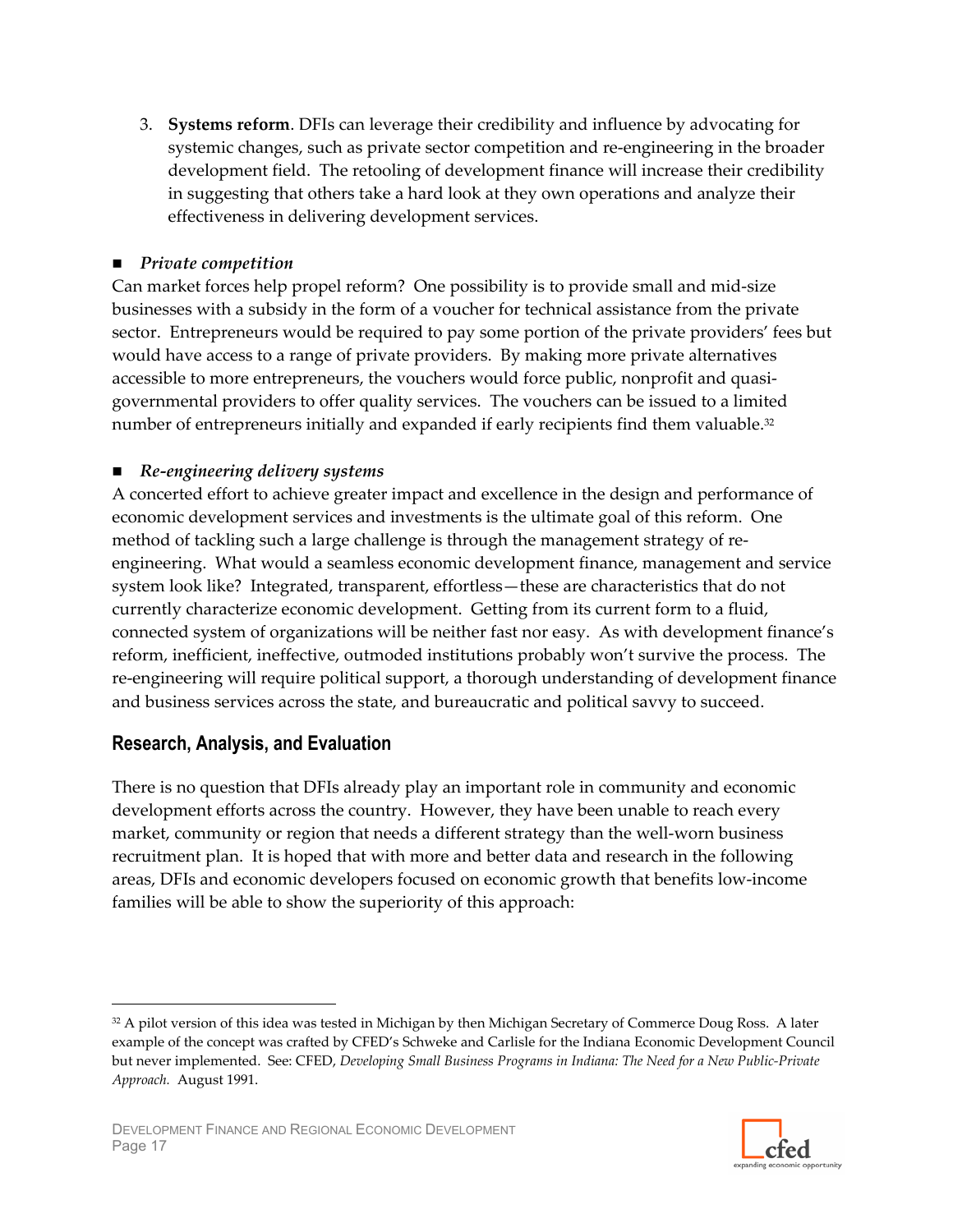- **Impact measures.** The impact of DFIs, including businesses and jobs created as well as income and revenues generated; this could build on work begun by the Aspen Institute and CFED.
- Return on investment analyses. Analyzing the return of economic development strategies such as business attraction programs and entrepreneurship so that comparisons on their cost effectiveness can guide future plans.
- Cost/benefit analysis. Pros and cons of direct intermediation, relative to guarantees, insurance, tax-based incentives for entrepreneurial-based investments, regulatory approaches, and so forth.
- Small business performance. Assessing the role of small businesses in job generation and stability, quality of jobs, training, invention and innovation, rate of return, and benefits.

# **CONCLUSION**

While development finance is not a panacea, its institutions represent a critical resource in moving regional economic development forward. Capital should not be used to tackle issues that are really caused by a limited or shrinking market, an unprepared workforce, skill shortages, or management inadequacies. But it and its agents can be used to shape behavior and policy in ways that benefit communities widely and low-income workers specifically.

Given the war, rising energy and health care costs, and the likelihood of more tax cuts, every dollar must count. Capital problems caused by tax or regulatory policies must be corrected. Scarce funds for direct intervention must be conserved for use when they alone are the proper response to financial barriers that are needlessly hindering enterprise development and growth.

DFIs have the opportunity to shift American economic development policy away from expensive subsidies and toward investments that make businesses and workers agile and responsive. By changing the focus, building regional alliances, and continuing to put their traditional customers at the forefront of their work, DFIs will be an integral part of regional economic development. The tools that worked in the past are no longer the right ones to stimulate sustainable economic growth in this world of supply chain management, rapid product cycles, foreign industrial policies, mass layoffs and outsourcing.

While this paper has outlined multiple strategic options for DFIs to pursue, this should not be interpreted as an endorsement that individual DFIs should strive to meet all community and regional needs. In fact, the highest performing institutions select a few high impact strategies that leverage the organization's core competencies and other competitive advantages, and invest to achieve greater depth, rather than breadth of activities. DFIs must be alert to changing market conditions and the challenges and opportunities that they offer. To assume a more prominent role in development efforts, DFIs must continue to raise the caliber of their management, identify new sources of funds and put forth sound regional strategies.

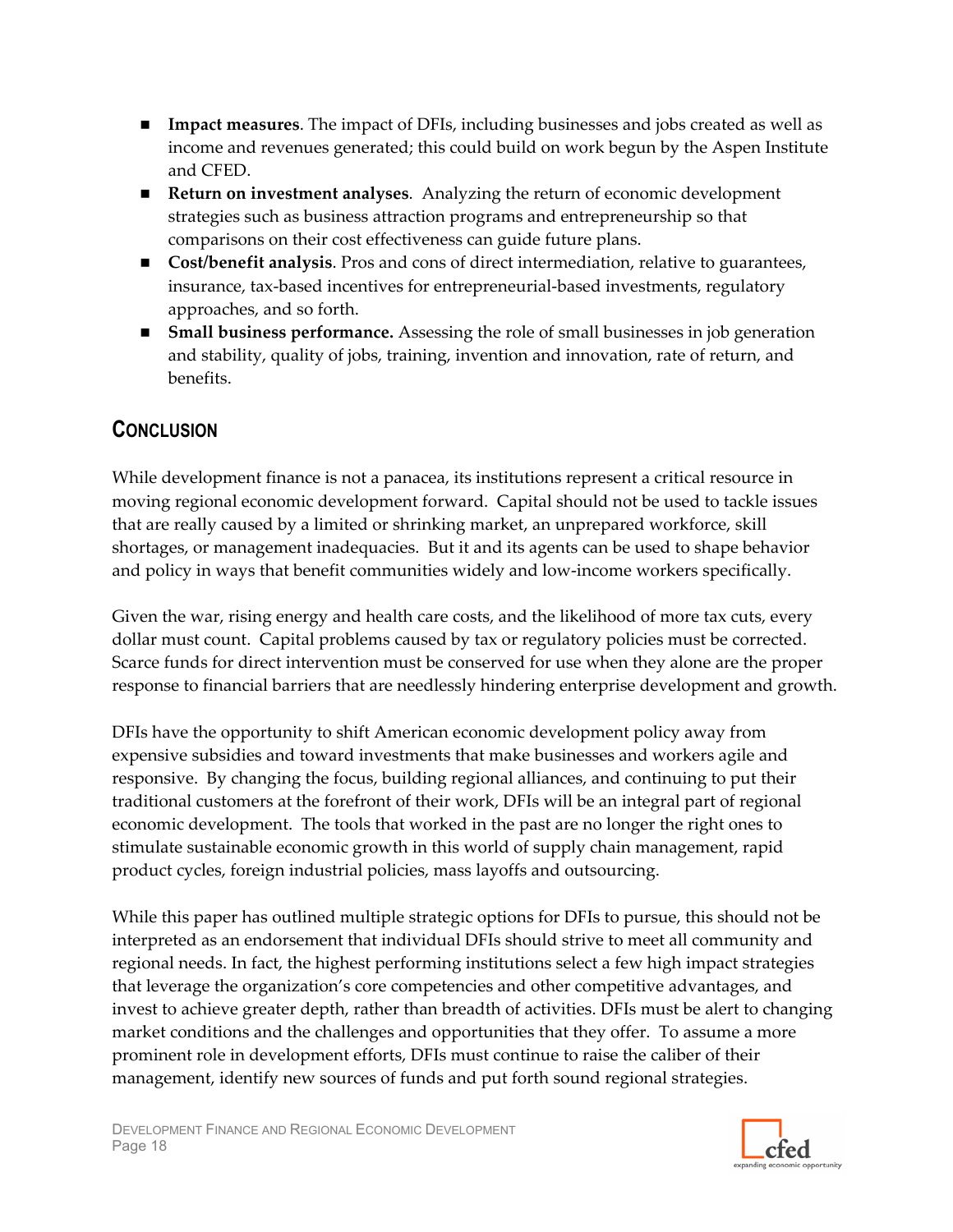Leadership and advocacy will increasingly matter as will running a tight ship. Expanding business asset ownership and fostering entrepreneurship and less uneven and inequitable development requires vision, persistence and collaboration. DFIs cannot drive the process alone, but the process cannot succeed without the creativity, support and resources of DFIs.

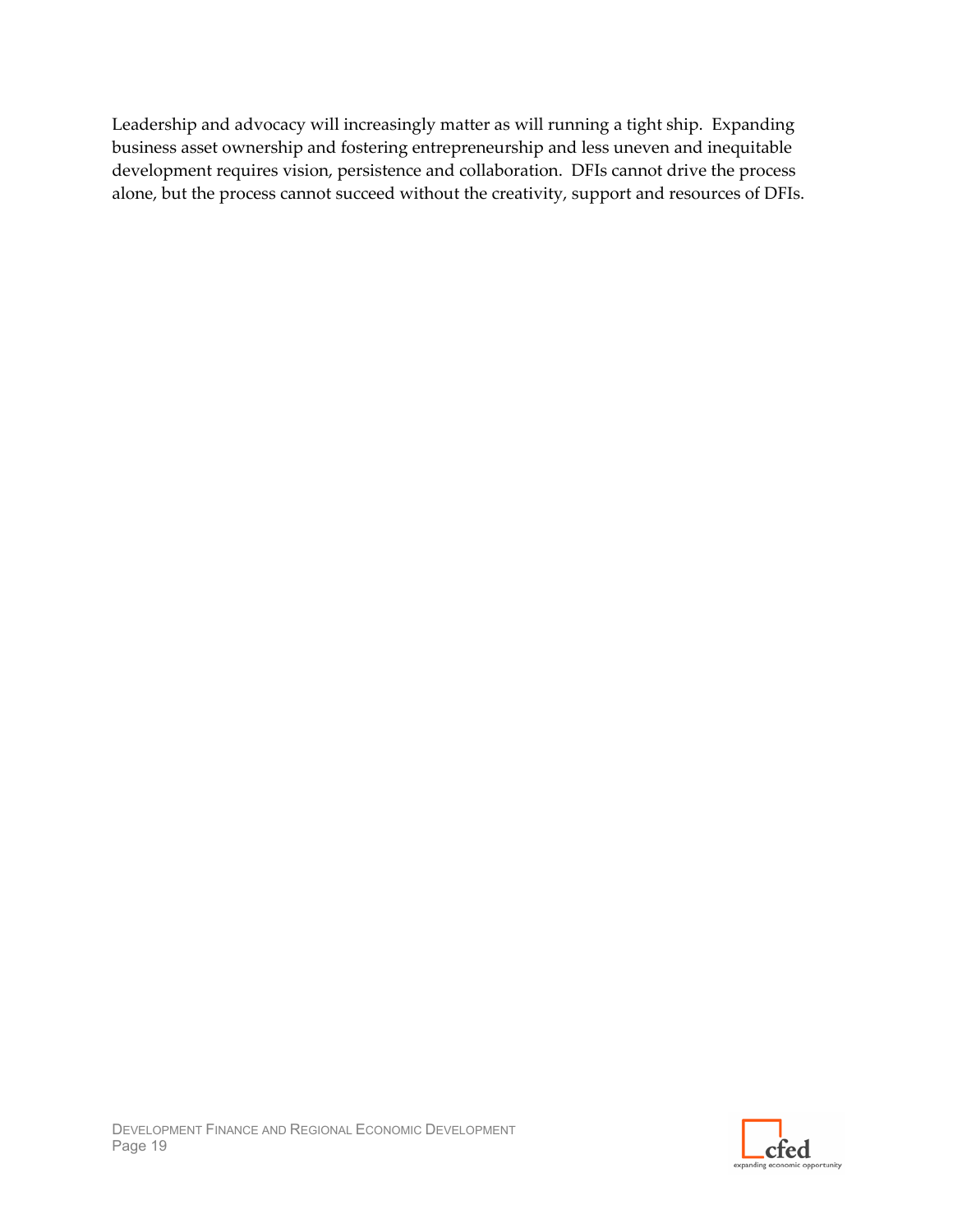# **APPENDIX A: MEETING ON FINANCIAL INNOVATION AND REGIONAL ECONOMIC DEVELOPMENT**

# **WASHINGTON, DC OCTOBER 27-28, 2005**

# **Summary recommendations**

The participants in the convening represented organizations and institutions that have all taken leadership roles in reframing how nonprofit, public sector and private institutions can work individually and collaboratively to strengthen local and regional economies and ensure that low-income people truly benefit from these interventions and activities. In a day-long discussion of economic development finance, participants covered a broad range of topics. With the mandate to consider strategies that support and facilitate regional economic development that benefits low-income individuals, the highly animated discussion covered four main topics:

- Financing development finance;
- CDFI industry;
- Linking CDFIs and economic development; and
- Policy.

The recommendations listed below represent a diversity of approaches and strategies that are currently underway within specific DFIs or highly recommended by one of more of the participants in the convening.

# Financing development finance

While the perennial question of whether there is a shortage of capital or a misallocation was unanswered, there was vigorous discussion about the pool of existing funds and its composition. Suggestions included:

- Identify permanent sources of liquidity; create a national liquidity facility.
- Syndicate subordinated debt.
- Have philanthropic organizations use a portion of their resources as guarantees to enable CDFIs to leverage more capital.
- Expand subsidies, including the New Markets Tax Credit.
	- $\Box$  New investors and players
	- $\Box$  Promote market-driven resources
- Expand guarantees and pre-development funds.
- Bring sources of capital together (market and subsidy).

In addition to increasing the pool of capital available to economic development, there were suggestions on how the existing pool can be better utilized:

- Conduct market analysis and needs assessment.
- Create a matrix of data sources on emerging markets.

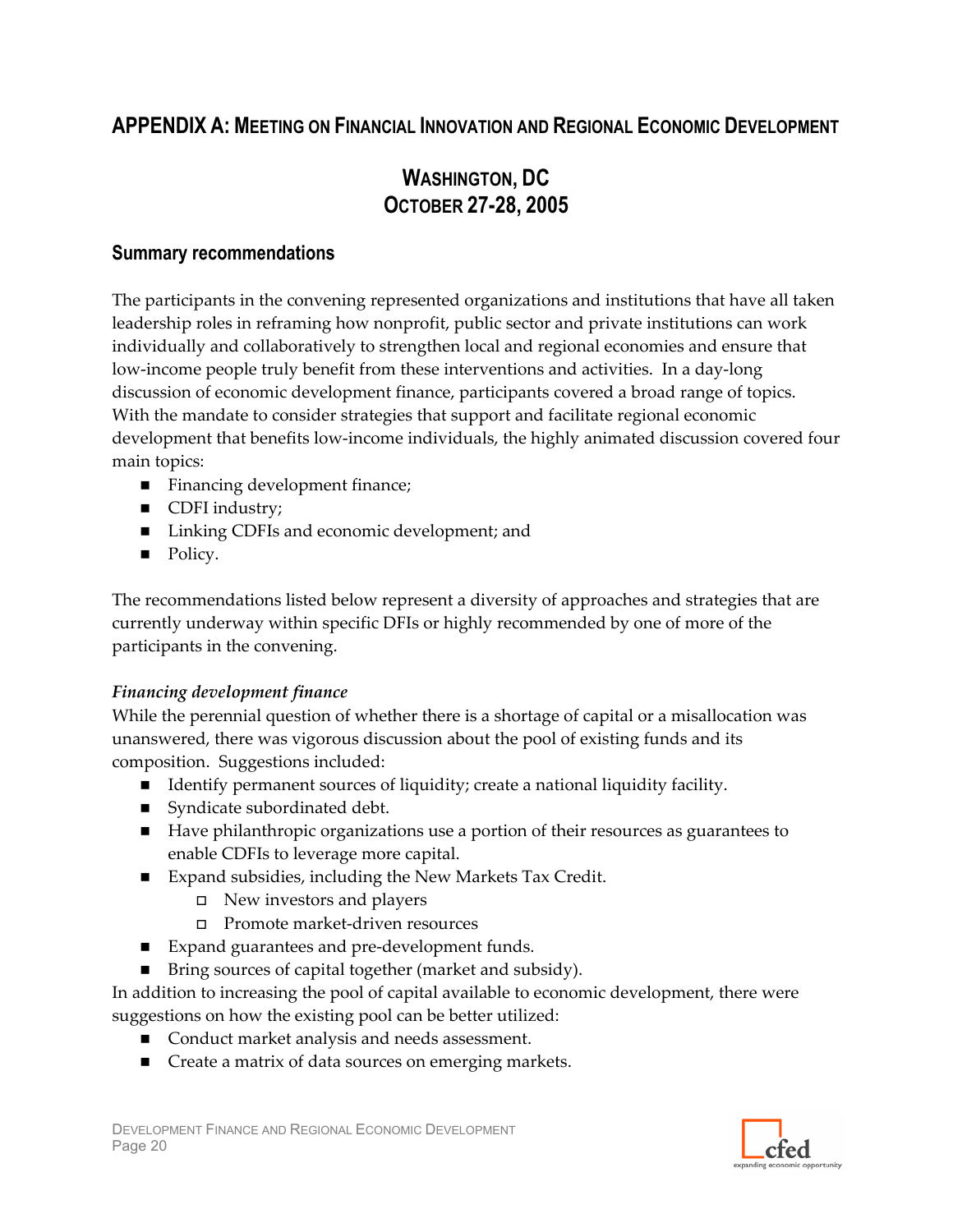- Include low-income people in developing strategies; talk with those who are impacted by programs to better design them.
- Combat "dumb" subsidies; i.e. minimize subsidies that benefit the wealthy and/or do not contribute to economic development.
- Provide alternatives and better target business subsidies through use of market analysis.

#### Development finance industry

Community development financial institutions (CDFIs) and the Opportunity Finance Network have become increasingly important players in the world of economic development over the last few decades. Participants made suggestions on how the industry can be strengthened, expanding its influence on the broader economy.

- Play to strengths. While tempting, expanding services for customers dilutes the effectiveness of CDFIs; other organizations already offer many of these better and at lower cost. As much as possible, CDFIs should be standardized, minimizing training and customization.
- Don't innovate for innovation's sake. To the extent that innovation expands the reach to customers and/or lowers costs, it should be pursued.
- Raise profile. Too few members of the public, including lawmakers, understand the importance of CDFIs. The industry must explain what it and its members do. It must research and report its impact, both quantitatively and qualitatively, and the ways it connects to low-income people. The use of stories resonates with many readers. It is especially important to package and communicate information on the industry to banks.
- Address regional economies by expanding the scope of local CDFIs (bottom up approach) as well as by using national CDFIs to focus on smaller geographic areas (top down).
- Create new collaborative structures and networks through which infrastructure, information, technology and learning can be shared at a regional level. Use Internet resources more effectively (e.g. -blogs).
- Subsidize CARS, the rating system for CDFIs.
- Address discriminatory elements of credit scoring.
- Research other drivers of profitability than interest rate spread.
- Educate borrowers to increase their credit-worthiness.
- Identify, foster and mentor regional leaders.
- Apply the "community tool box" or "executive on loan" idea to CDFIs.
- Build capacity of CDFIs to respond to local markets with risk-tolerant capital.
- Regional entities should work in collaboration with smaller, more local entities.
- De-emphasize the word "scale."

# Linking CDFIs and economic development

- Provide alternatives to business incentives (related to minimizing "dumb" subsidies above).
- Assess and address economic and environmental impacts.